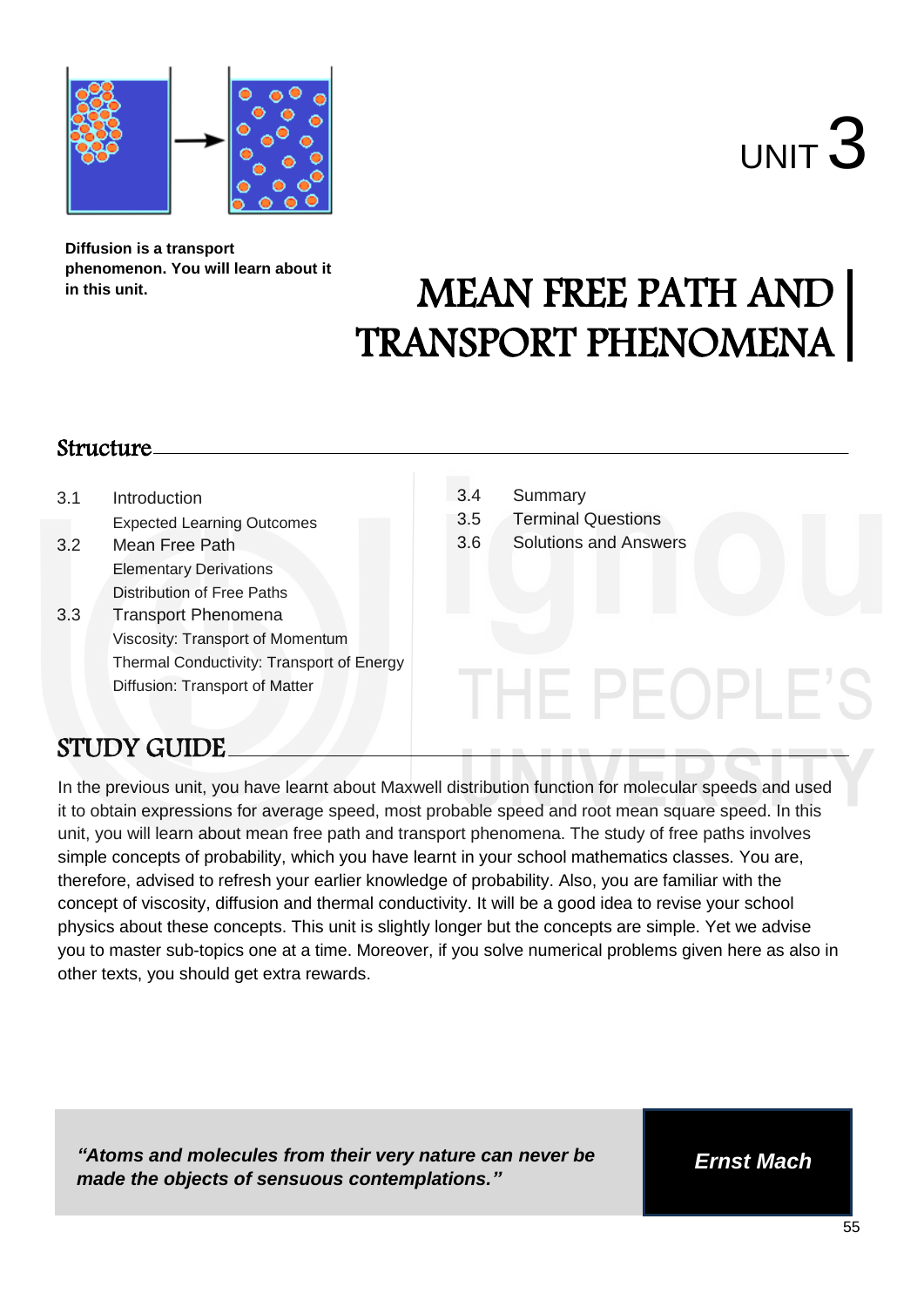## **3.1 INTRODUCTION**

In the previous units you have learnt that molecules of an ideal gas can be considered as point masses, which move randomly with varying speeds. We have seen that even at room temperature, the molecules of a gas, say oxygen, move with very large speeds:  $v_{\text{rms}} = 480 \text{ ms}^{-1}$ . It means that a small amount of scent released in a large room from a vessel should spread throughout the room in no time. But this is not supported by our observation; when we open the lid of a perfume bottle in one corner of the room, the perfume is smelt at the other corner after a considerable time. This apparent paradox led to a serious objection in the early stages of development of kinetic theory of gases. However, this paradox was resolved by Clausius when he argued that **gas molecules have finite size and as they move, they collide with one another leading to increase in diffusion time**. This amounts to modifying the basic assumption about the size of gas molecules.

You may now like to know: What is the average distance travelled by a molecule between successive collisions? What is the mechanism of these collisions? To answer these and such other questions, we use the concept of **mean free path**. We have derived an expression for mean free path in Sec. 3.2 under simplified assumptions. These help us to get a feel of the basic physics. The distribution of free paths is also discussed in this section.

Suppose that a gas moves with a flow velocity towards the right. If its molecules experience velocity gradient in a direction normal to the direction of flow, the gas experiences net transport of momentum across an imaginary plane in the gas along the direction of flow. This is characterised by the **coefficient of viscosity**. You will note that in gases, unlike the case of liquids, random thermal motion associated with gas molecules rather than frictional force between successive layers, gives rise to the phenomenon of viscosity. We will just quote the expression for the coefficient of viscosity in terms of mean free path and discuss its temperature as well as pressure dependence.

When a temperature gradient exists in the body of such a gas in a direction perpendicular to the direction of flow, random motion of gas molecules leads to net transport of thermal energy in the direction of flow. This gives rise to the phenomenon of thermal conduction. This is characterised by **thermal conductivity**. You will learn how to correlate it with the coefficient of viscosity in Sec 3.3.2.

When concentration gradient exists inside a gas normal to the direction of flow, there is net transport of mass in the direction of preferential motion. This is characterised by the **coefficient of diffusion**. You will learn how to express the coefficient of diffusion in terms of mean free path, discuss its temperature dependence and correlate it with coefficient of viscosity in Sec. 3.3.3. These processes (viscosity, thermal conduction and diffusion) are collectively referred to as **transport phenomena**, since we observe net transfer of momentum, energy or matter.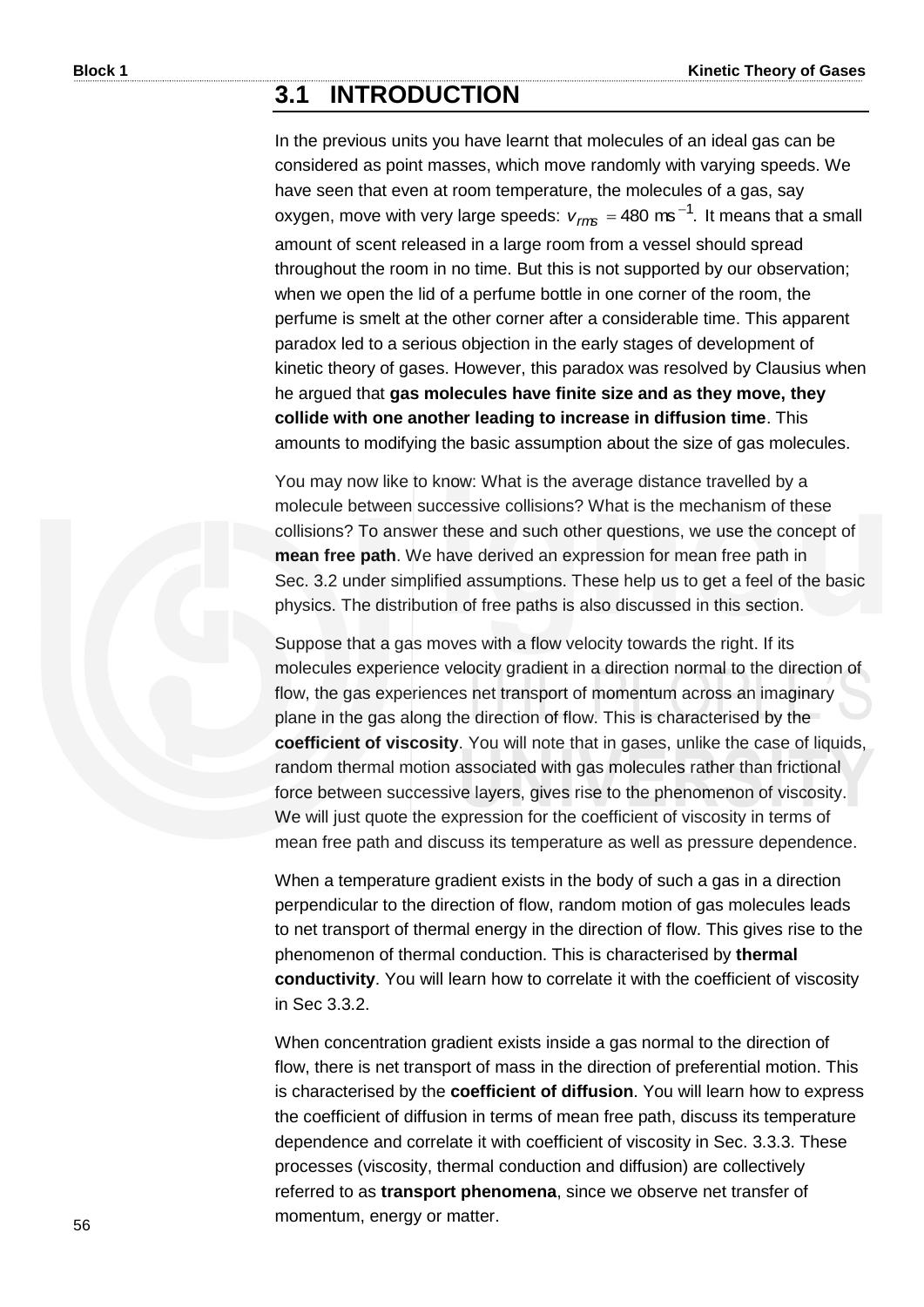## Expected Learning Outcomes

After studying this unit, you should be able to:

- $\div$  define mean free path and obtain its expressions using elementary derivation;
- $\div$  describe the law of free paths;
- explain the term transport phenomena;
- discuss physical implications of viscosity of a gas;
- discuss how thermal conductivity is related to the coefficient of viscosity; and
- establish the relation between mean free path and coefficient of self-diffusion.

# **3.2 MEAN FREE PATH**

You may recall that in elementary kinetic theory, gas molecules are considered point masses (Assumption 2, Sec. 1.2) and intermolecular collisions are ignored. But as mentioned earlier, to explain the finite time taken by a gaseous mass in an open container to disperse, Clausius assigned a *finite size to gas molecules*. He argued that when a molecule moves within the gas under equilibrium conditions, it necessarily collides with other molecules it encounters in its path and undergoes frequent changes in its direction of motion. This results in a series of zig-zag paths. These are called **free paths**. The trajectory of a molecule moving with average speed  $\bar{v}$  is shown in Fig. 3.1. The concept of mean free path may be visualised if you consider a person shooting aimlessly in a thick forest. The bullets fired by him may eventually hit trees but some will travel farther than others.



**Fig. 3.1**: **The trajectory of a molecule moving in a gas.** 

Now carefully examine Fig. 3.1. You will note that free paths are of unequal length; some are short while others are long. The *average length of the free paths is referred to as* **mean free path**. Thus, **mean free path is the average distance travelled by a molecule between two successive collisions**. We denote it by the symbol  $\lambda$  (pronounce as lambda).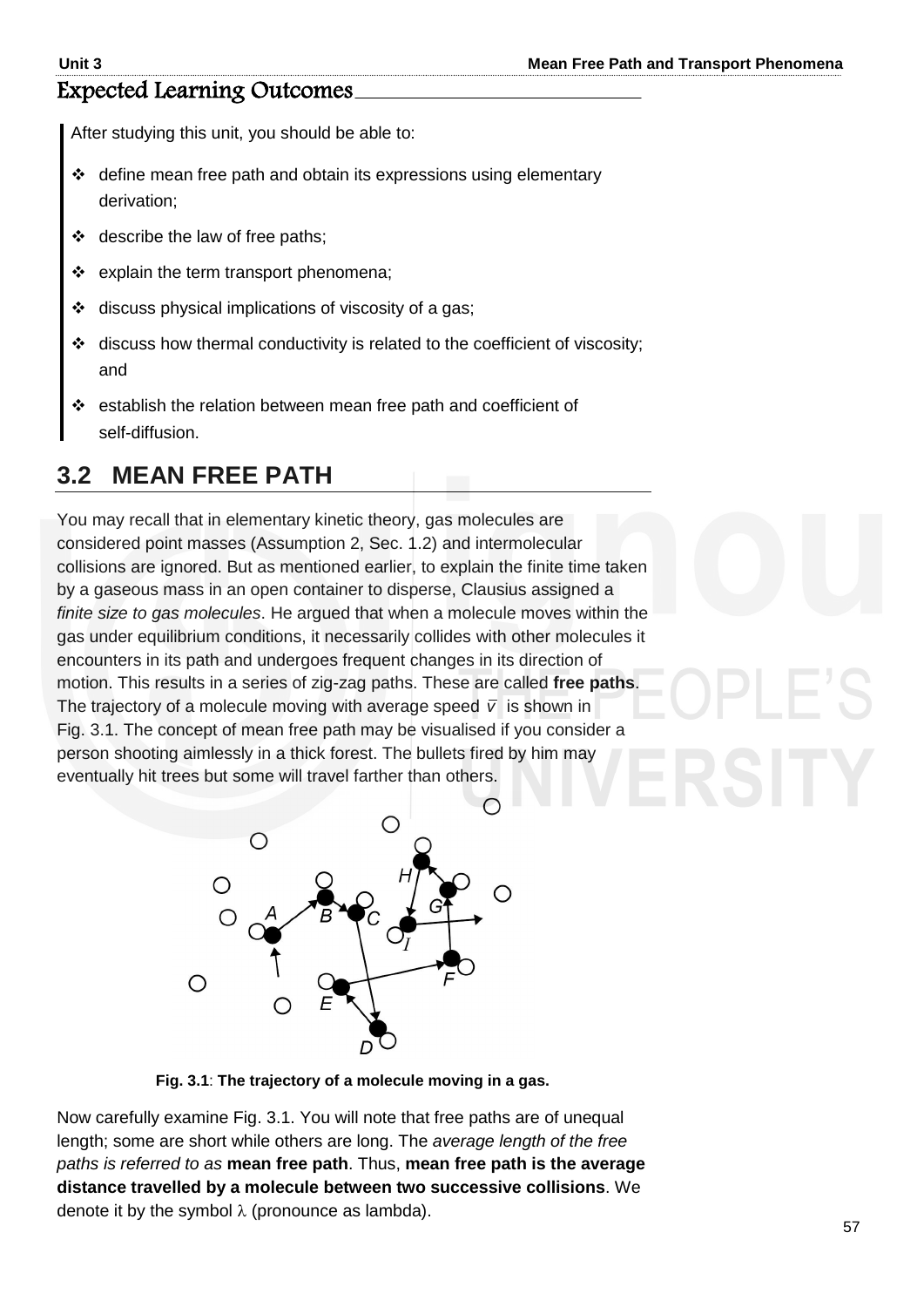If  $\lambda_1$ ,  $\lambda_2$ ,  $\lambda_3$ , ...,  $\lambda_N$  are the successive free paths traversed by a molecule in time *t* and *N* denotes the total number of collisions suffered in this period, we can write

$$
\lambda = \frac{\lambda_1 + \lambda_2 + \lambda_3 + \dots + \lambda_N}{N}
$$
  
= 
$$
\frac{\text{total distance travelled}}{\text{total number of collisions}}
$$

If  $\bar{v}$  is the average speed with which a molecule moves in the body of the gas, then you can write

$$
\lambda = \frac{\overline{v} t}{N} \tag{3.1}
$$

Under normal conditions, the mean free path of oxygen molecules is about  $2\times$ 10<sup>-7</sup> m. This is smaller than the wavelength of visible light, which is in the range  $4 \times 10^{-7}$  m  $-6 \times 10^{-7}$  m. However, mean free path is greater than the average intermolecular separation  $(3\times10^{-9}$  m).

If  $\tau = t/N$  denotes the mean time between two successive collisions, then you can also write

$$
\lambda = \overline{v} \tau = \frac{\overline{v}}{P_c} \tag{3.2}
$$

Here  $P_c = (\tau^{-1})$  denotes the collision frequency, which is a measure of the average number of collisions per second. You may now ask: How can we relate  $\lambda$  to the microscopic properties of a gas? To answer this question, we first make an elementary calculation.

## **3.2.1 Elementary Derivations**

Suppose that a gas consisting of a large number of molecules, each of mass *m* and diameter *d*, is in thermal equilibrium. We assume that gas molecules undergo random collisions. Mathematically speaking, we can say that the probability of a molecule suffering a collision in a small interval of time *dt* is independent of the history of past collisions made by it. As a simple analogy, you can consider that if you throw a dice, the probability of getting a six does not depend on the preceding throw, where a six may or may not have appeared. Similarly, winning or losing toss before a match is independent of earlier results.

From Eq. (3.2), we note that to derive an expression for  $\lambda$ , we must first know the expression for *Pc* . We shall make this calculation by assuming that only one molecule is in motion. We refer to it as Zeroth order approximation. You will realise that essential physics involved in this phenomenon can be understood well through simple arguments.

#### **Case 1: Zeroth order approximation: Only one molecule in motion**

We assume that only one molecule, labelled as *A*, criss-crosses a sea of other molecules that are at rest. (As such, this is an over-simplification of the actual situation.) You can easily visualise that for a collision to take place, the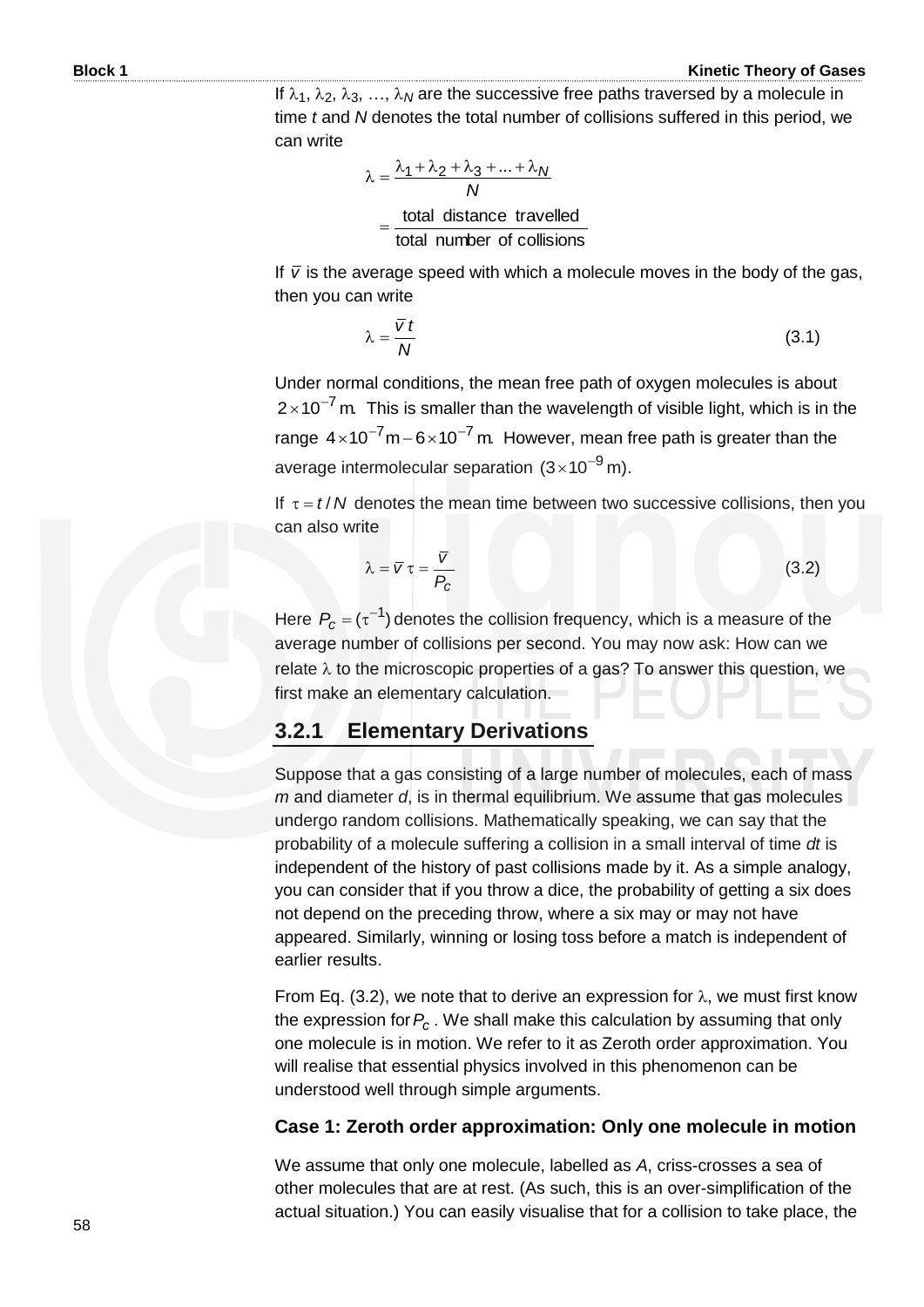centre-to-centre distance between the moving and a stationary molecule should be equal to  $2r(=d)$ , as shown in Fig. 3.2a.

Note that the centre-to-centre distance at the time of collision between the moving and a stationary molecule will also be equal to the diameter *d* of a gas molecule, if the stationary molecules were shrunk to geometrical points and the moving molecule is taken to be of radius *d* (Fig.3.2b). You can visualise this as if the moving molecule carries with it a circular disc of radius *d*. Therefore, the moving molecule can be thought of as sweeping out a cylinder of cross-sectional area  $\pi d^2$  and length  $\bar{v}$  t in time t. This is illustrated in Fig. 3.2c. During this time, it will collide with all other molecules whose centres lie within a cylinder of volume  $\bar{v}$  *t*  $\pi d^2$ . You must convince yourself about this before proceeding further.



**Fig. 3.2**: **a) Collision of two molecules of radii** *r* **: Instantaneous representation; b) equivalent representation of collision in (a) where radius of the moving molecule is increased to** *2r* **and the stationary molecule is shrunk to a geometrical point; c) cylindrical volume mapped by the moving molecule of radius** 2*r.*

If the number of molecules per unit volume is *n*, the number of molecules contained in the cylinder of volume  $\bar{v}$  *t*  $\pi d^2$  will be equal to  $\bar{v}$  *t*  $\pi d^2 n$ . You will agree that this number also equals the number of collisions suffered by the moving molecule in time *t*.

The collision frequency, which defines the number of collisions per second, is given by

 $P_c = \bar{v} \pi d^2 n = n\sigma \bar{v}$ (3.3)

where  $\sigma$  =  $\pi d^2$  is known as *microscopic collision cross-section*. It is expressed in  $m^2$ .

Substituting this result in Eq. (3.2), we get

$$
\lambda = \frac{\overline{V}}{P_c} = \frac{1}{\pi d^2 n} = \frac{1}{\sigma n}
$$
\n(3.4)

The quantity n<sub>o</sub> is called *macroscopic collision cross-section* and its unit is  $m^{-1}$ . Note here that the unit of macroscopic collision cross-section is *reciprocal length*, not an area.

Let us pause for a moment and ask: What is good about the relation contained in Eq. (3.4)? What are its implications? To seek answers to these questions, we note that Eq. (3.4) predicts that mean free path is inversely proportional to the macroscopic collision cross-section or number density and second power of diameter of the molecule. It means that mean free path will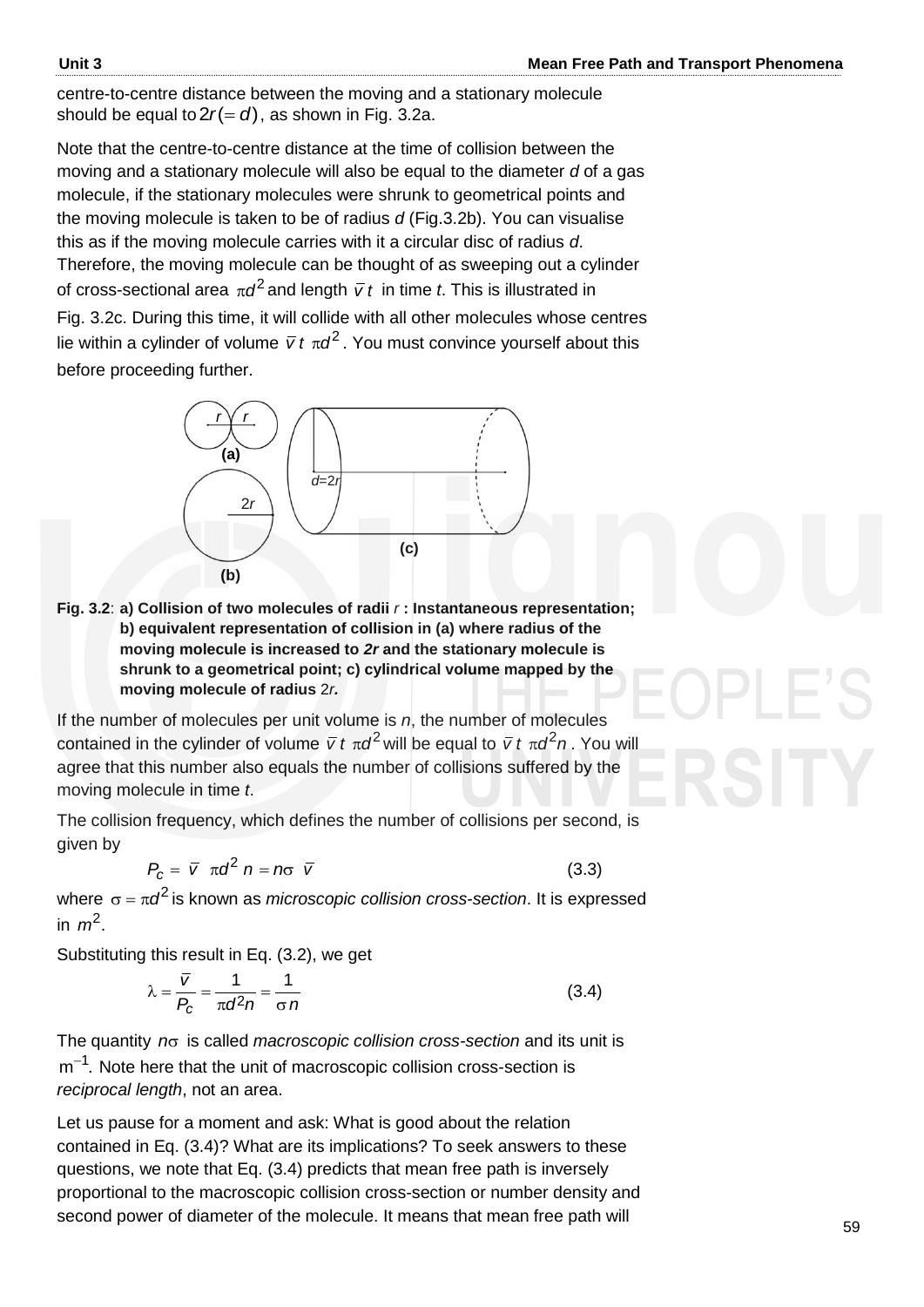be less for a denser and/or a heavier gas. This is in perfect agreement with common observation and lends support to the basic tenets of kinetic theory. The aesthetic beauty of kinetic theory is in its ability to relate experimentally measurable macroscopic quantity such as mean free path to a microscopic quantity – size of a molecule.

You may now logically ask: What is the typical magnitude of mean free path in a gas at STP? The answer to this question is contained in the following example. You should go through it carefully.

# *XAMPLE 3.1***: COLLISION CROSS-SECTION**

The average speed of hydrogen molecules is 1840 ms<sup> $-1$ </sup>. The radius of a hydrogen molecule is  $1.37 \times 10^{-10}$  m. Calculate (i) collision cross section, (ii) collision frequency and (iii) mean free path. Take  $n = 3 \times 10^{25}$  m<sup>-3</sup>.

**SOLUTION** Since the radius of a hydrogen molecule is  $1.37 \times 10^{-10}$  m and number density *n* is  $3 \times 10^{25}$  m<sup>-3</sup>, we can easily calculate the collision cross-section, collision frequency and mean free path using Eqs. (3.3) and (3.4):

(i)  $\sigma = \pi d^2 = 4\pi (1.37)^2 \times 10^{-20} \text{ m}^2 = 23.6 \times 10^{-20} \text{ m}^2$ 

(ii) 
$$
P_c = \pi d^2 n \bar{v} = n \bar{v} \sigma
$$
  
\n
$$
= (3 \times 10^{25} \text{ m}^{-3}) \times (1.84 \times 10^3 \text{ m}^{-1}) \times (23.6 \times 10^{-20} \text{ m}^2)
$$
\n
$$
= 1.3 \times 10^{10} \text{ s}^{-1}
$$
\n(iii) 
$$
\lambda = \frac{1}{n \pi d^2} = \frac{1}{(3 \times 10^{25} \text{ m}^{-3}) \times (23.6 \times 10^{-20} \text{ m}^2)}
$$
\n
$$
= 141 \times 10^{-9} \text{ m} = 141 \text{ nm}
$$

Note that the number of collisions per second is of the order of  $10^{10}$ , which is a very large number. For this reason, the path of a molecule is made up of so many kinks and zigzags that it is almost impossible to follow its trajectory.

Also note that  $\lambda$  is large compared to intermolecular distance, which is only a few nanometer ( $\approx$  3 nm).

To ensure that you have grasped the ideas and your progress is satisfactory, we would like you to solve an SAQ before proceeding further.

## *SAQ 1* –**Mean free path**

The mean speed of oxygen molecules at room temperature is 450  $\textsf{ms}^{-1}$ . If the radius of an oxygen molecule is 1.8 Å, calculate  $\sigma$ ,  $P_c$ ,  $\lambda$ , and τ. Take  $n = 3 \times 10^{25}$  m<sup>-3</sup>.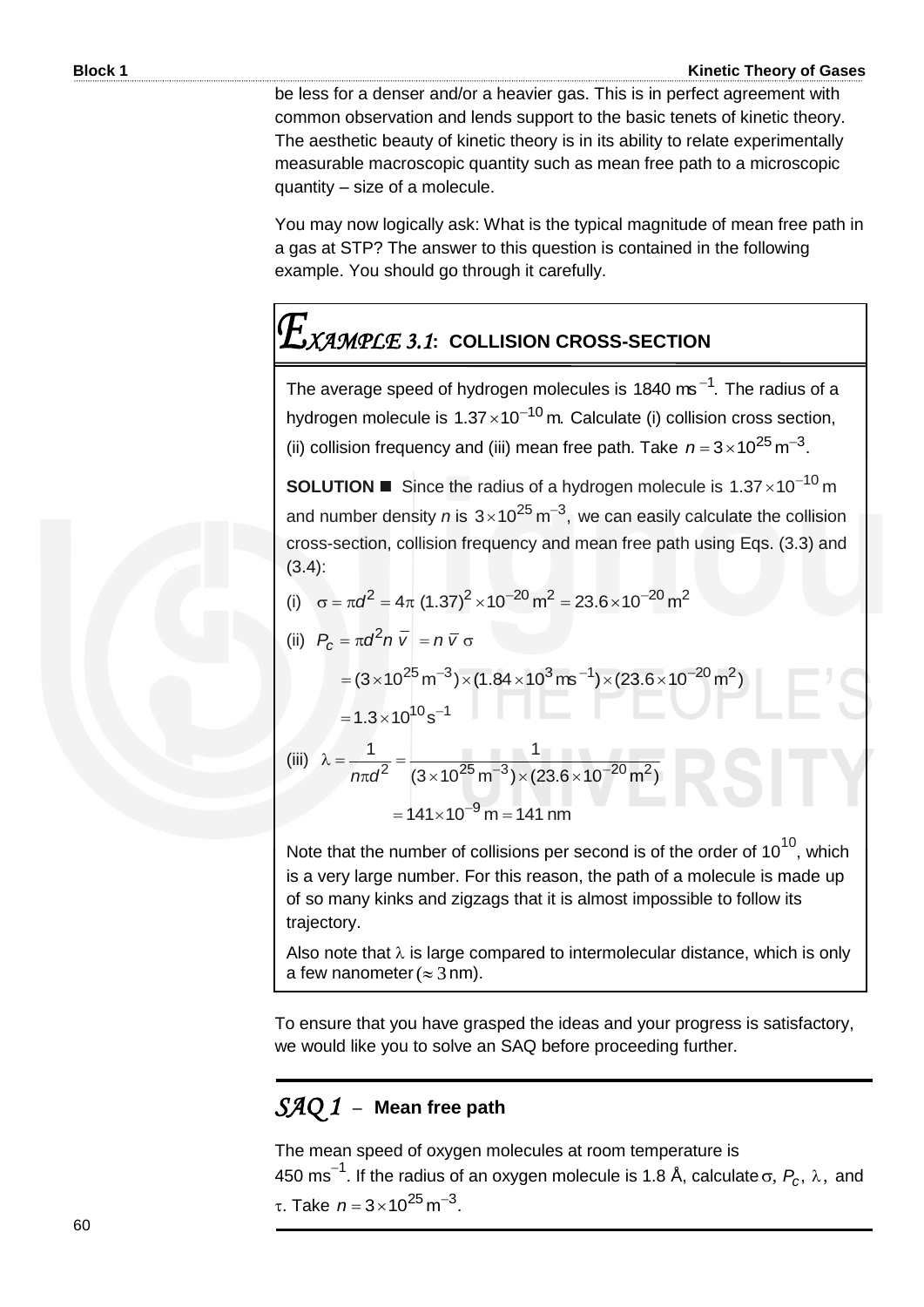From ideal gas equation, we know that the pressure exerted by a gas can be expressed in terms of its temperature as

$$
p=nk_{\rm B}T
$$

On using this result to substitute for *n* in Eq. (3.4), the expression for mean free path takes the form

$$
\lambda = k_{\rm B} T / \sigma \rho \tag{3.5}
$$

This result is very interesting; it suggests that mean free path is directly proportional to absolute temperature of a gas and inversely proportional to the pressure exerted by it on the walls of the container. It means that the value of  $\lambda$  will increase as pressure decreases and/or temperature increases. Now suppose we reduce pressure to a very small value using a vacuum pump. According to Eq. (3.5), the mean free path can approach infinity. But in actual practice, this is forbidden by physical considerations. At the most, the value of  $\lambda$  can equal the dimensions of the container.

You will agree that in deriving Eq. (3.4), we made a rather unrealistic assumption that only one molecule moved while other molecules were at rest. But in Unit 2 you have learnt that molecules in a gas move about randomly. Therefore, a better way to represent the actual situation will be to assume that all molecules move with the same speed. When we consider this, Eq. (3.5) modifies to

$$
\lambda_{\rm C} = \frac{3}{4n\sigma} = \frac{0.75}{n\sigma} = 0.75 \frac{k_{\rm B}T}{p\sigma}
$$

(3.6)

It may be mentioned here that this result was obtained by Clausius. That is why we have put the subscript C with  $\lambda$ . It shows that mean free path of the molecules in a gas decreases when all molecules are moving.

You will recall that in actual practice, we should have considered Maxwellian distribution of velocities. However, the mathematical calculations are quite involved and it will be sufficient to quote the result. (Those of you who are interested in these details may refer to references given in the Further Readings):

$$
\lambda_{\rm M} = \frac{1}{\sqrt{2} n \sigma} = (0.707) \frac{1}{n \sigma}
$$

$$
= (0.707) \frac{k_{\rm B} T}{\rho \sigma} \tag{3.7}
$$

Note that  $\frac{N}{N} = 0.94$ . C  $\frac{M}{2}$  = λ λ

This result shows that there is a correction of only 6 per cent in the value of mean free path when we go from uniform speed model to Maxwell distribution. You will also note that for point molecules  $(d \rightarrow 0)$ , collision crosssection  $\sigma \rightarrow 0$  and mean free path  $\lambda \rightarrow \infty$ .

Before proceeding further, we would like you to revise what you have learnt so far in this unit.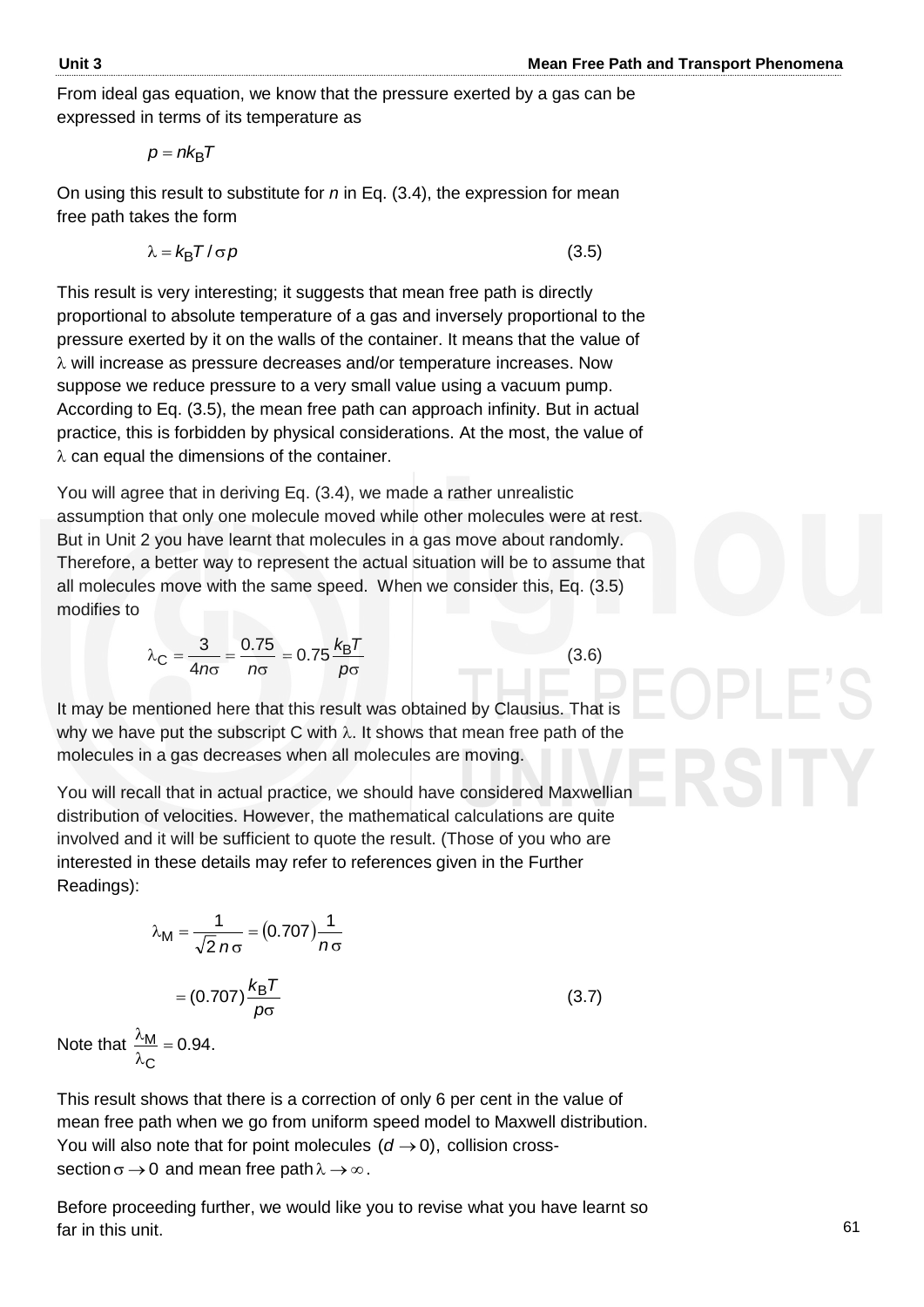Recap

## **MEAN FREE PATH**

- The average distance covered by a gas molecule between two successive collisions defines the mean free path.
- The mean free path of a gas molecule when only one molecule moves with speed *v* is given by

$$
\lambda = \frac{1}{\pi d^2 n}
$$

Now go through the following example carefully to get a feel of the values involved in real situations.

# *XAMPLE 3.2***: MOLECULAR DIAMETER**

A gas is assumed to obey Maxwell's law of distribution of speeds. Calculate the (i) molecular diameter of a gas and (ii) the number of collisions per unit distance if mean free path at STP is  $2.85 \times 10^{-7}$  m. Take  $n = 3 \times 10^{25}$  m<sup>-3</sup>.

**SOLUTION** ■ From Eq. (3.7), we can write  $d^2n$ 1 2 1  $\pi$  $\lambda =$ 

(a) To determine *d*, we rewrite the expression for mean free path as

$$
d^2 = \frac{1}{\sqrt{2}} \frac{1}{\pi \lambda n}
$$

On substituting the given values in this expression, we get

$$
d^{2} = \frac{1}{\sqrt{2}} \cdot \frac{1}{3.14} \times \frac{1}{2.85 \times 10^{-7} m} \times \frac{1}{3 \times 10^{25} m^{-3}}
$$

$$
= \frac{1}{37.96 \times 10^{18}} m^{2} = 2.63 \times 10^{-20} m^{2}
$$

so that

 $d = 1.62 \times 10^{-10}$  m

Note that the order of magnitude of mean free path is  $10^3$  times that of molecular diameter.

(b) By definition, the number of collisions per unit distance is reciprocal of the mean free path. Therefore, we can write

$$
N_c = \frac{1}{\lambda} = \frac{1}{2.85 \times 10^{-7} \text{m}}
$$

$$
= 3.51 \times 10^6 \text{ m}^{-1}
$$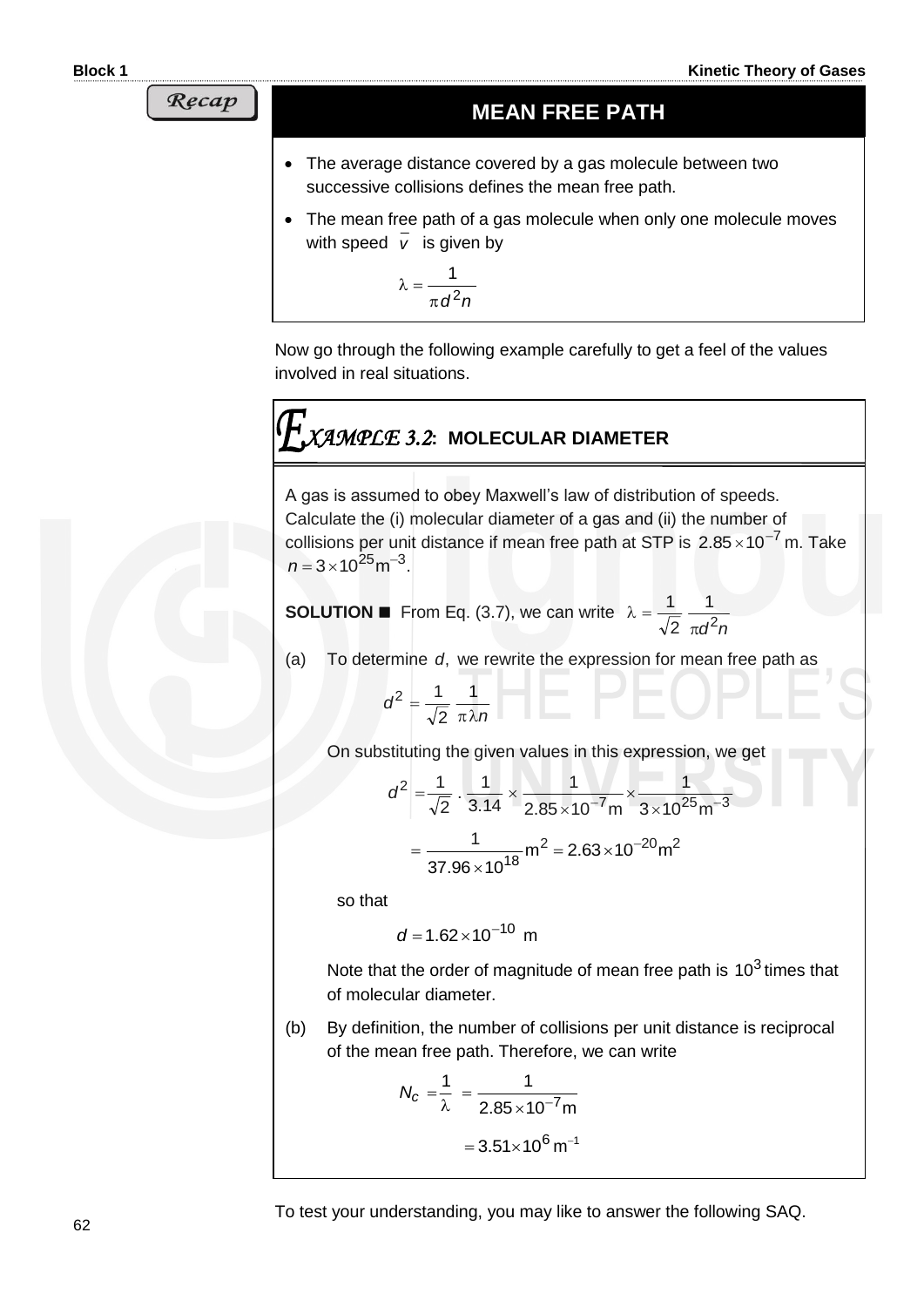#### *SAQ 2* –**Pressure and mean free path**

The mean free path of the molecules of an ideal gas at  $15^{\circ}$ C is 6.28 $\times$ 10 $^{-8}$ m. If the radius of a gas molecule is 1.88 Å, calculate the pressure exerted by the gas. Also calculate the number of collisions suffered by a molecule in travelling a distance of one metre. Take  $\mathrm{k_B}$  =1.38 $\times$ 10<sup>-23</sup> JK<sup>-1</sup>.

You now know that molecules undergo collisions very frequently. It means that the distribution of free paths will be spread over a wide range. It is, therefore, interesting to know their distribution. This forms the subject of discussion of the following sub-section.

## **3.2.2 Distribution of Free Paths**

Imagine a person shooting aimlessly in a thick forest. Every bullet eventually hits a tree, but some travel farther than others. This situation is analogous to the flights of gas molecules. We now wish to know the distribution of free paths. To do so, let us consider a molecule at the start of its journey (point *O*).



#### **Fig. 3.3**: **A molecule travels from** *O* **to** *A* **without colliding with another molecule. It traverses a further distance** *AB* **in time** *dt.*

We assume that past history of a molecule does not influence its subsequent motion in any way. Suppose that a molecule moving with average speed  $\bar{v}$ , travels a distance  $OA = x$  without suffering any collision. The probability of this event will be a function of  $x$ . Let us denote it by  $f(x)$ . The probability that this molecule makes a collision in moving from *A* to *B* will be determined by the product of collision frequency and time interval in which it covers the given distance. So, we can take it to be equal to  $P_c$ dt, where  $P_c$  is the collision frequency. Since  $dx = \overline{v}$  *dt*, we can write

$$
P_{c} dt = P_{c} \frac{dx}{\overline{v}} = \frac{dx}{\lambda}
$$

where  $\lambda$  is the mean free path defined by Eq.(3.2). Hence, the probability that a molecule traverses a distance dx without making a collision is  $\left(1-\frac{dx}{x}\right)$ .  $\big)$  $\left(1-\frac{dx}{x}\right)$  $\setminus$ ſ λ  $-\frac{dx}{x}$ 

- 1. If the probability of occurrence of a collision is *p*(*x*), the probability of its nonoccurrence will be  $1 - p(x)$ .
- 2. The probability of occurrence of two mutually exclusive events is multiplicative.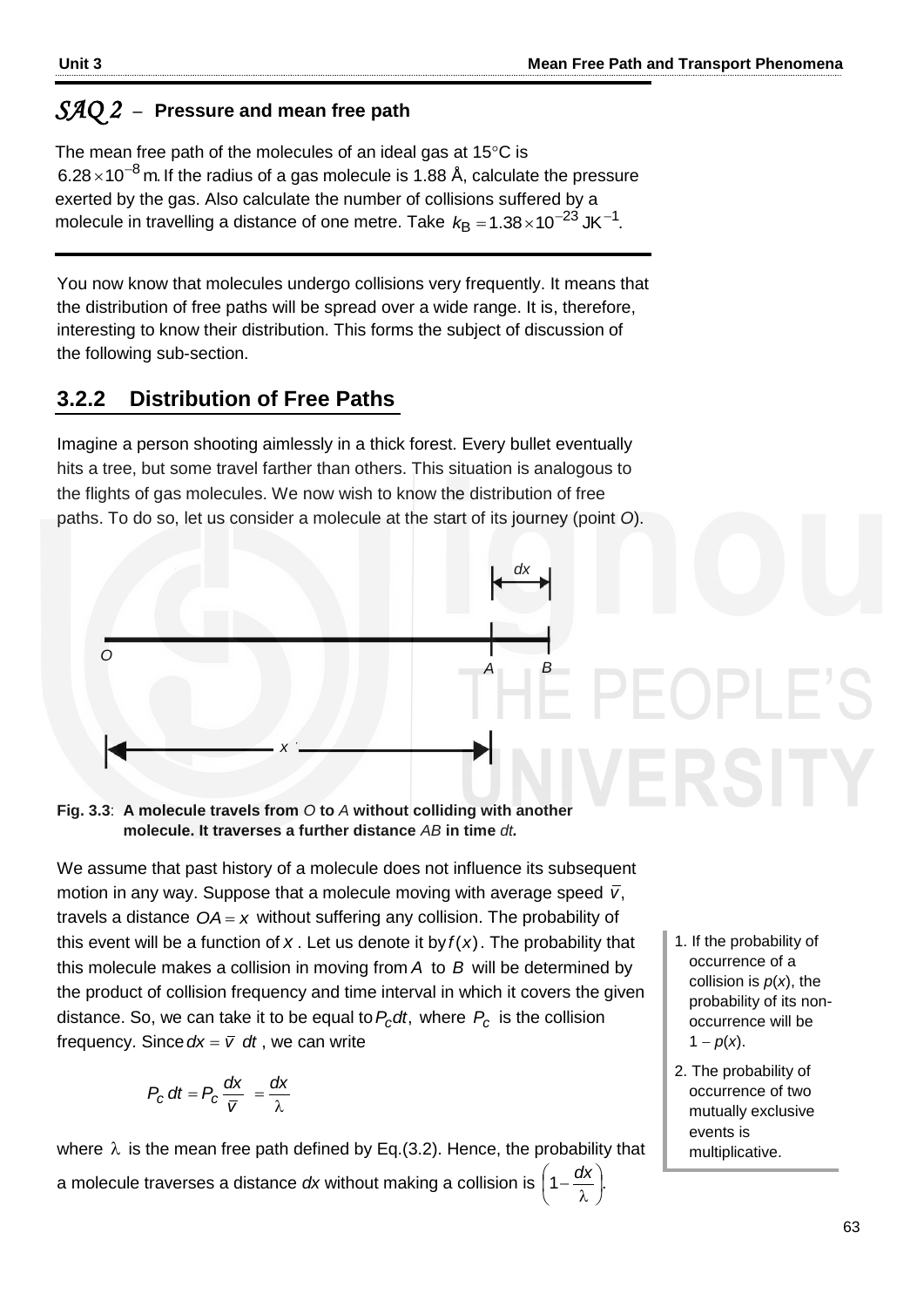(3.8)

Since motion from *O* to *A* and from *A* to *B* can be considered as two independent events, we can say that the probability  $f(x + dx)$  of this molecule completing its journey from *O* to *B* without making any collision is equal to the product of probabilities for individual events. Mathematically, we express it as

$$
f(x)\left(1-\frac{dx}{\lambda}\right)
$$
. Hence, we can write
$$
f(x+dx) = f(x)\left(1-\frac{dx}{\lambda}\right)
$$

To simplify this expression, we use Taylor series expansion of  $f(x + dx)$  and ignore second and higher order terms in *dx* . Then we can write

$$
f(x+dx) = f(x) + \frac{df(x)}{dx}dx
$$

On using this result in Eq. (3.8), we get

$$
\frac{df(x)}{dx} = -\frac{f(x)}{\lambda}
$$

You can easily integrate it to obtain

$$
f(x) = A \exp(-x/\lambda). \tag{3.9}
$$

The constant of integration *A* can be easily evaluated using the fact that  $f(0) = 1$ . (Physically it means that the particle is yet to move or collide.) This

gives  $A = 1$ . Hence, Eq.  $(3.9)$  takes a compact form:

$$
f(x) = \exp(-x/\lambda) \tag{3.10}
$$

This is the law of *distribution of free paths*. It suggests that the probability of a molecule travelling very large distance without making a collision will be vanishingly small.

If we have a sample of  $N_0$  molecules to start with, only  $N_0 \exp(-x/\lambda)$  of these will survive a collision in traversing a distance *x* . Let this number be denoted by  $N(x)$ . Then we can write

$$
N(x) = N_0 \exp\left(-\frac{x}{\lambda}\right) \tag{3.11}
$$



This equation is known as *survival equation*. You will come across similar equations in other areas of physics. For example, radioactive decay obeys the equation  $N(x) = N_0 \exp(-\Lambda t)$ , where  $N(x)$  is the number of atoms which survive disintegration for time  $t$  and  $\Lambda$  is disintegration constant.

**Fig. 3.4**: **The plot of the survival equation.**

Now refer to Fig. 3.4. It shows the plot of distribution of free paths as a function of  $x/\lambda$ . Note that the fraction of molecules with free paths larger than  $\lambda$  is only  $e^{-1} \approx 0.37$ .

We now give a solved example to reinforce our discussion of this section.

The function of a real variable at a point is expressed in terms of the power series involving the value of the function at a neighbouring point and its derivatives using Taylor series expansion:

 $f(x + dx)$ 

 $= f(x) + \Delta x (df/dx) +$ 

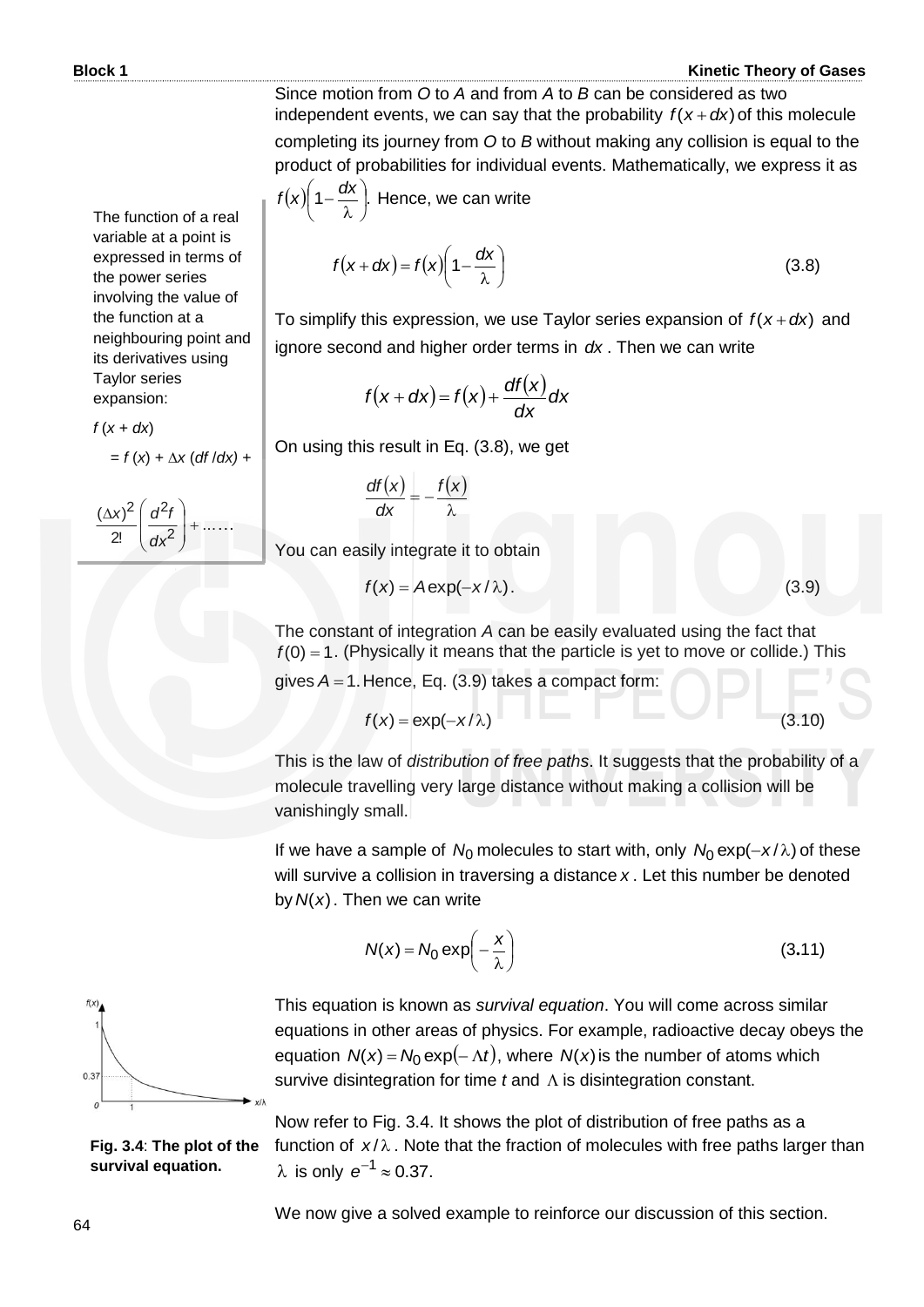# *XAMPLE 3.3***: SURVIVAL EQUATION**

In a sample of 10<sup>4</sup> gas molecules, each molecule is moving with the same speed. Calculate the number of molecules that will continue to travel undeflected after traversing distances of  $0.4\lambda$ ,  $0.5\lambda$ ,  $\lambda$ ,  $2\lambda$ , and 10  $\lambda$ .

**SOLUTION**  $\blacksquare$  The values of  $N(x)$  are tabulated below for different distances traversed by the gas molecules and you can readily verify these using Eq. (3.11). To illustrate, for  $x = 0.4\lambda$ , we can write

 $N(x) = 10^4 e^{-0.4} = 6703$ 

| ↗<br>$\overline{\phantom{0}}$<br>୵ | 0.4  | 0.5  |      |      | 10     |
|------------------------------------|------|------|------|------|--------|
|                                    | 6703 | 6065 | 3679 | 1353 | 0.4540 |

You will note that after traversing a distance of λ, 2λ and 10λ, nearly 37 %, 13.5% and 0.5% molecule, respectively, will survive a collision.

You may now like to solve an SAQ to assess your understanding.

# *SAQ 3* –**Law of free paths**

The mean free path of the molecules of a gas at pressure *p* and temperature  $T$  is  $5.2 \times 10^{-8}$  m. Calculate the probabilities that a molecule will travel  $10.4 \times 10^{-8}$  m without making a collision, if (i) temperature is doubled, (ii) both temperature and pressure are doubled, and (iii) pressure is tripled.

Before proceeding further, let us revise what you have learnt in this section.

## **LAW OF FREE PATHS**

• The law of distribution of free paths gives the probability that a gas molecule covers a distance *x* without making a collision:

$$
f(x) = \exp(-x/\lambda)
$$

• The law of distribution of free paths is supported by experimental results.

So far we confined ourselves to a gaseous system at uniform temperature and pressure in equilibrium so that there is no preferential motion of any kind. This is because the rate of migration of molecules across a given plane in the gas is exactly balanced by an equal number moving in the opposite direction. However, when the entire gas or a part of it moves as a whole in a particular direction, the preferential motion and random molecular motion combine to give rise to a new behaviour. Let us learn about it now.

#### Ręcap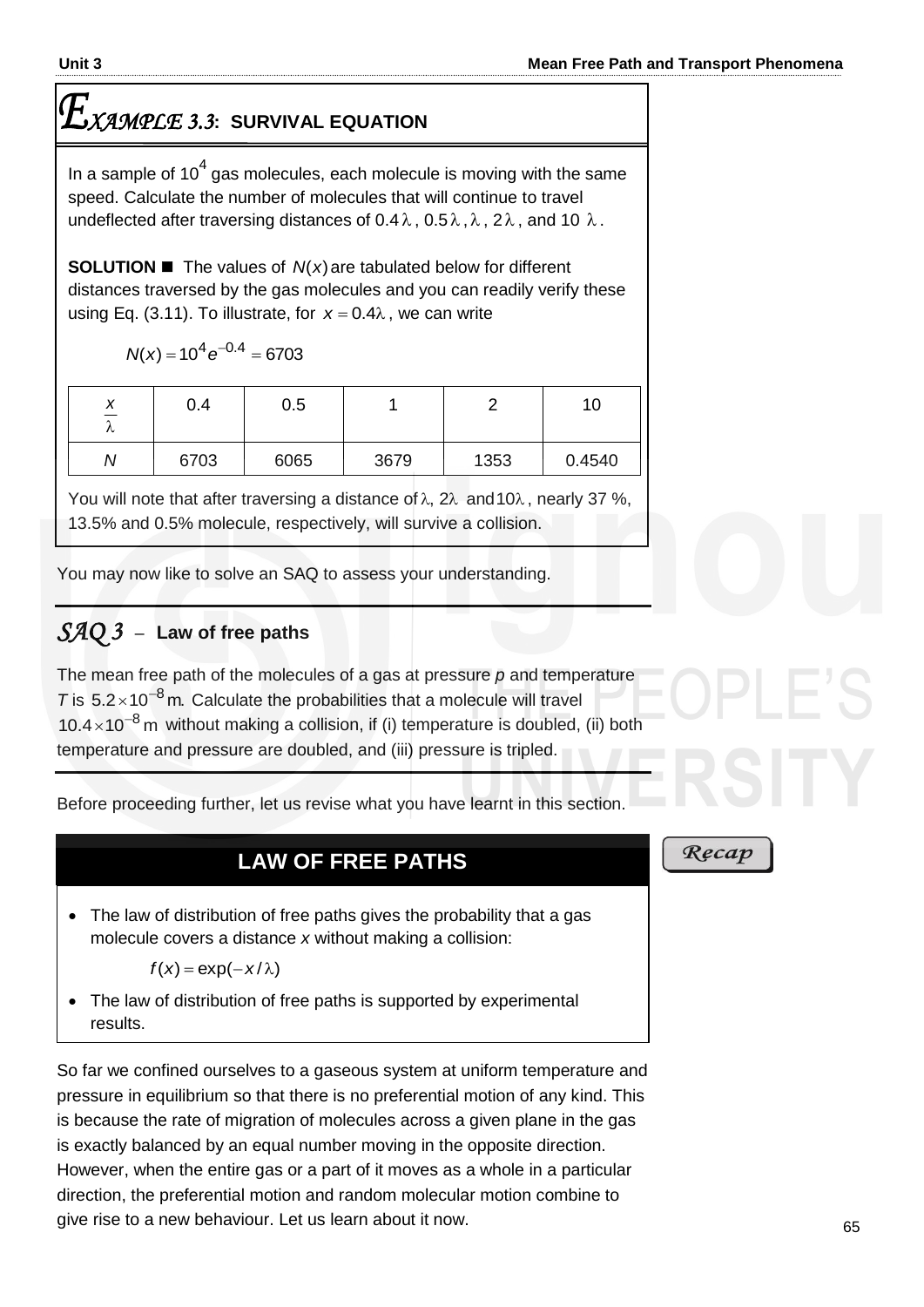## **3.3 TRANSPORT PHENOMENA**

We know that each gas molecule has a finite mass and is characterised by random molecular motion. Therefore, it possesses momentum as well as energy. So, while moving from one part of the container to another, it is a potential carrier of these physical quantities under certain peculiar conditions. When a gas is in equilibrium, there is no *net* transport of matter, energy, or momentum. However, when a gas is endowed with macroscopic motion, i.e., the entire gas or a part of it moves as a whole in a particular direction, the following three cases may occur singly or jointly:

 *The different parts of the gas move with different velocities*. This will give rise to relative motion between different layers of the gas. As a result, the faster moving layers in the body of the gas will lose momentum to the slower moving layers. Therefore, *across an imaginary plane, there will be net transport of momentum in the preferential direction*. This results in a frictional force, which is characterised by the *coefficient of viscosity*.

 Note that viscosity in gases arises due to the random thermal motion of molecules when it is endowed with macroscopic motion rather than a frictional force between any two adjacent layers, as in the case of liquids.

- *Different parts of a gas are at different temperatures*. In this case, the molecules of the gas will carry *thermal energy* from regions of higher temperature to regions of lower temperature and tend to attain thermal equilibrium. This gives rise to the phenomenon of *thermal conduction*.
- *Different parts of a gas have different concentrations*. The molecules from regions of higher concentration will migrate to the regions of lower concentration resulting in the transport of *mass* (*matter*). This leads to the phenomenon of *diffusion*.

We thus find that viscosity, conduction and diffusion are bulk properties of gases signifying transport of momentum, energy and mass, respectively. These are collectively categorised under the title of *transport phenomena*. These processes are of vital importance in physical sciences and find several important applications. We will now discuss these in some detail on the basis of the simple molecular model discussed in the preceding chapters.

### **3.3.1 Viscosity: Transport of Momentum**

In your school physics classes, you have learnt that the property by virtue of which a liquid opposes the motion between adjacent layers is referred to as viscosity. It is quantitatively expressed in terms of the coefficient of viscosity, . Can you recall its definition? The *coefficient of viscosity is defined as the tangential force per unit area when a unit velocity gradient exists in a direction perpendicular to the direction of motion*. Mathematically, for small velocity gradient we write

$$
F = -\eta A \frac{du}{dy}
$$
 (3.12)

Here F denotes the viscous force acting on an area A and du/dy is velocity gradient along the +ve *y-*direction. The negative sign signifies that the viscous force is directed against the velocity gradient. Note that n has dimensions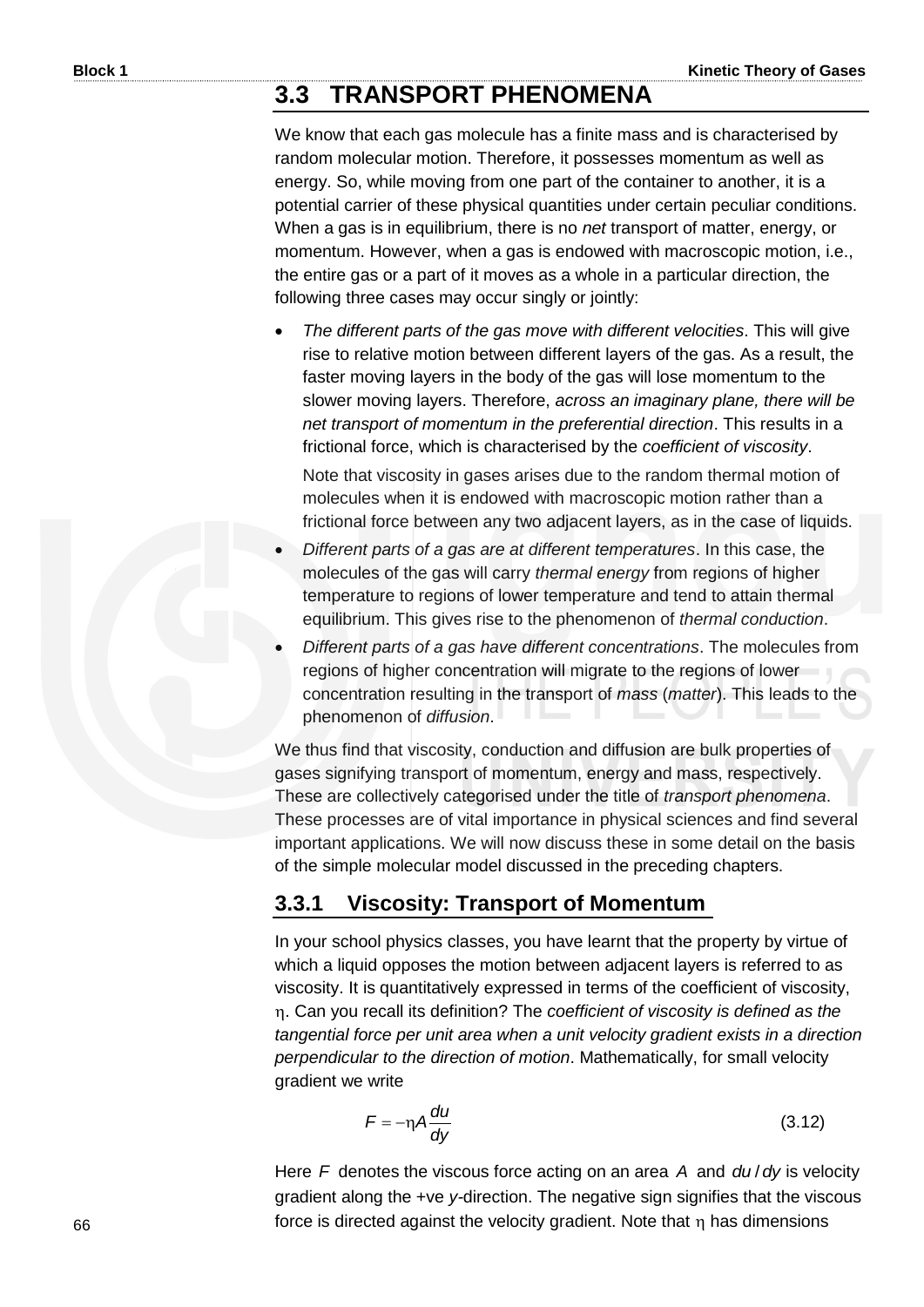$ML^{-1}T^{-1}$ . Its SI units are kg $m^{-1}s^{-1}$ . It is also denoted as pascal-second. The CGS unit of  $\eta$  is poise (=10<sup>-1</sup>kgm<sup>-1</sup>s<sup>-1</sup>).

Let us consider a gas enclosed between two planes depicted as aa' and bb' in Fig. 3.5 and seprated through a distance *h*. Suppose that the gas is endowed with mass motion from left to right and a positive velocity gradient exists along the *y*-axis, which is normal to the direction of flow.



#### **Fig. 3.5**: **Momentum transport across a plane in a gas having velocity gradient.**

Mathematically, the coefficient of viscosity of a gas is given by

$$
\eta = \frac{1}{3} m n \overline{v} \lambda = \frac{1}{3} \rho \overline{v} \lambda
$$
 (3.13)

On substituting the expression for  $\lambda$  corresponding to Maxwellian distribution of speeds in Eq. (3.13) from Eq. (3.7), we can express  $\eta$  in terms of  $\sigma$ :

$$
\eta_{\rm M} = \frac{1}{3\sqrt{2}} \frac{m\overline{v}}{\sigma} \tag{3.14}
$$

This result provides us a useful way to estimate a microscopic property such as molecular diameter in terms of a macroscopic property such as viscosity  $\eta$ , which is directly measureable. This finding provided remarkable support to elementary kinetic theory.

To be able to discuss pressure and temperature dependence of  $\eta$ , we

substitute for 
$$
\overline{v} = \sqrt{\frac{8 k_{\text{B}} T}{\pi m}}
$$
 from Eq. (2.34) in Eq. (3.14). This gives  

$$
\eta_{\text{M}} = \frac{2}{3\sigma} \sqrt{\frac{m k_{\text{B}} T}{\pi}} = \frac{0.376}{\sigma} \sqrt{m k_{\text{B}} T}
$$
(3.15)

#### **Effect of Temperature and Pressure on Viscosity**

 From Eq. (3.15) we note that the viscosity of a gas is directly proportional to the square root of absolute temperature. So, if we plot  $\eta$  versus  $\mathcal{T}^{1/2},$ we should obtain a straight line. However, experiments show that viscosity of a gas increases with temperature at a slightly faster rate than  $\, {\cal T}^{1/2}$  .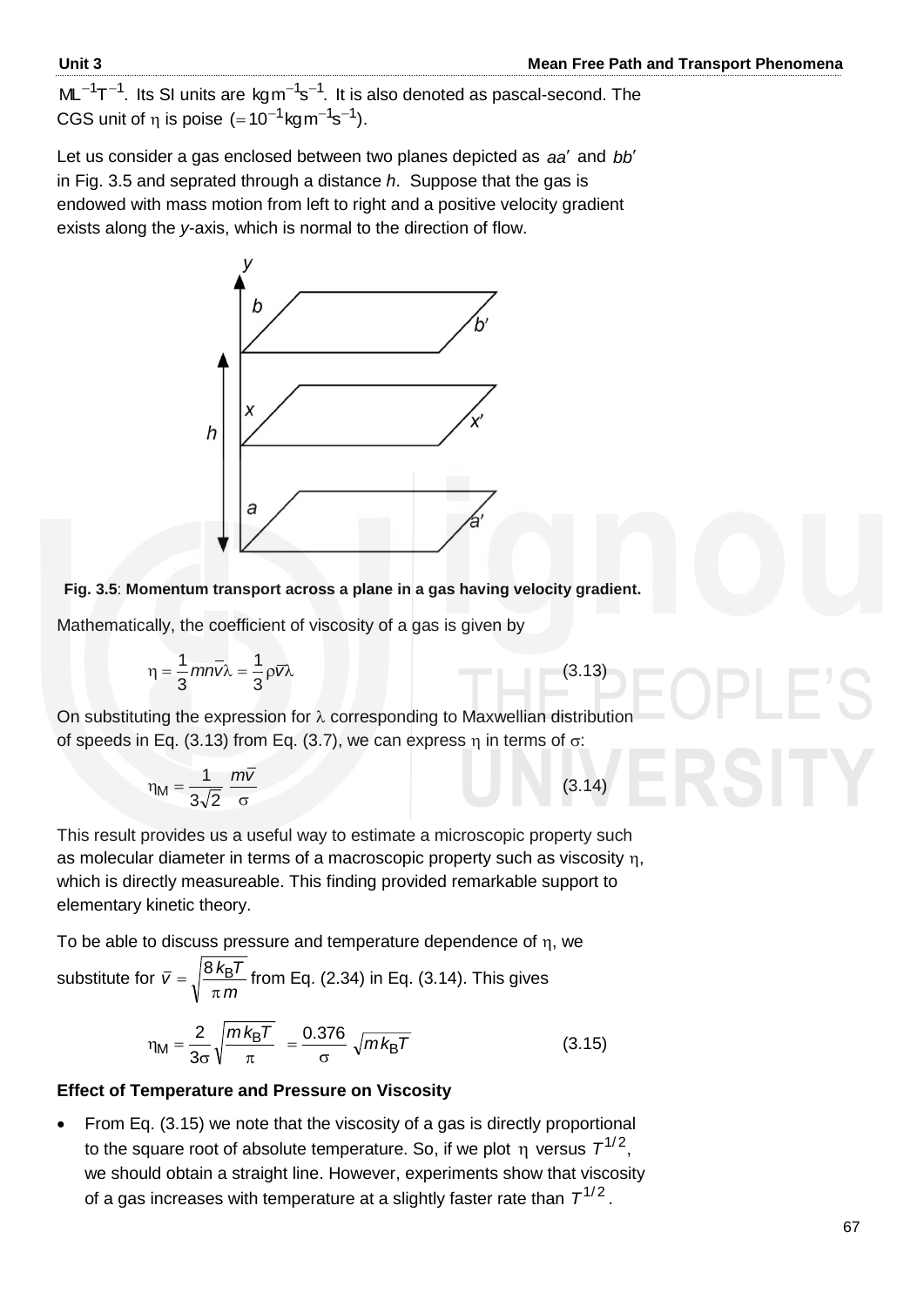The departure from the value 0.5 provides us an opportunity to review the assumptions of elementary kinetic theory.

 According to elementary kinetic theory, the viscosity of a gas is indpendent of pressure (or  $n$ ). But in actual practice, pressure independence of  $n_i$  is observed only for a limited range – from a few mm of mercury to a few atmosphere. Experiments show that at very low pressures, viscosity decreases and at very high pressures, viscosity increases.

We can explain these observations as follows:

At very low pressures, intermolecular collisions become rare and as mentioned earlier, the mean free path becomes comparable to the dimesions of the apparatus. However, the number density decreases continuosly with pressure. This makes the coefficient of viscosity to decrease as pressure decreases. On the other hand, at very high pressures, the mean free path is comparable to molecular size and the coefficient of viscosity increases with pressure (or *n*).

We now recapitulate important results of this sub-section.

Recap **COEFFICIENT OF VISCOSITY** When different parts of a gas endowed with mass motion and its molecules move with different speeds, there is net transport of momentum in the direction of mass motion.  $\frac{1}{2}$  mn $\bar{v} \lambda = \frac{1}{2} \rho \bar{v} \lambda$ . 1 • The coefficient of viscosity of a gas is given by  $\eta = \frac{1}{2} m n v \lambda = \frac{1}{2} \rho v \lambda$ 3 3 • Theory predicts that  $\eta$  is independent of pressure but varies as  $T^{1/2}$ . *XAMPLE 3.4***: COEFFICIENT OF VISCOSITY AND MEAN FREE PATH**The coefficients of viscosity of argon and helium are  $22\times10^{-6}$  Pa s and  $19\times10^{-6}$  Pa s, respectively. Calculate the mean free paths for these gases, if they are kept under identical conditions. **SOLUTION ■** Since the gases are under identical conditions, *n* is same for both gases. Then from Eq. (3.13) we can write  $\eta$  $=\frac{m_{Ar}\,\overline{V}_{Ar}}{2}$  $m_{\scriptscriptstyle{Ar}}$   $\bar{v}$ Ar Ar **'** Ar Ar (i) η  $m_{\scriptscriptstyle \sf He}$   $\bar{\sf v}$ λ He 'He <sup>v</sup> He He  $\overline{v} = \sqrt{\frac{8k_B T}{v}}$  $=\sqrt{\frac{8 k_{\rm B} T}{s}}$  , we can rewrite (i) as Using the relation  $\pi$ *m*  $\eta$ *m* λ Ar <u>Ar</u> <u>Ar</u>  $=$ λ η *m* He He He On re-arranging terms, we get  $1/2(22 \times 10^{-6}$ ſ  $\overline{a}$  $\setminus$ λ  $=\sqrt{\frac{m_{\text{He}}}{m_{\text{He}}}}$  $\frac{m_{\text{He}}}{g} = \left(\frac{4}{\pi\epsilon_0}\right)^{1/2} \left(\frac{22 \times 10^{-6} \text{Pa s}}{\epsilon}\right) = 0.367$ 4  $\vert$ "  $\vert$  22  $\times$  $22\times10^{-6}$ Pa s  $=\left(\frac{4}{39.9}\right)^{1/2}\left(\frac{22\times10^{-1}}{10\times10^{-1}}\right)$  $\left(\frac{4}{22} \right)$ Ar H Ar I  $\overline{\phantom{a}}$  $\vert$ I 6 λ *m* η 39.9 Y Ј  $19\times10^{-6}$ Pa s  $\times$ He Ar He  $\overline{\mathcal{L}}$ J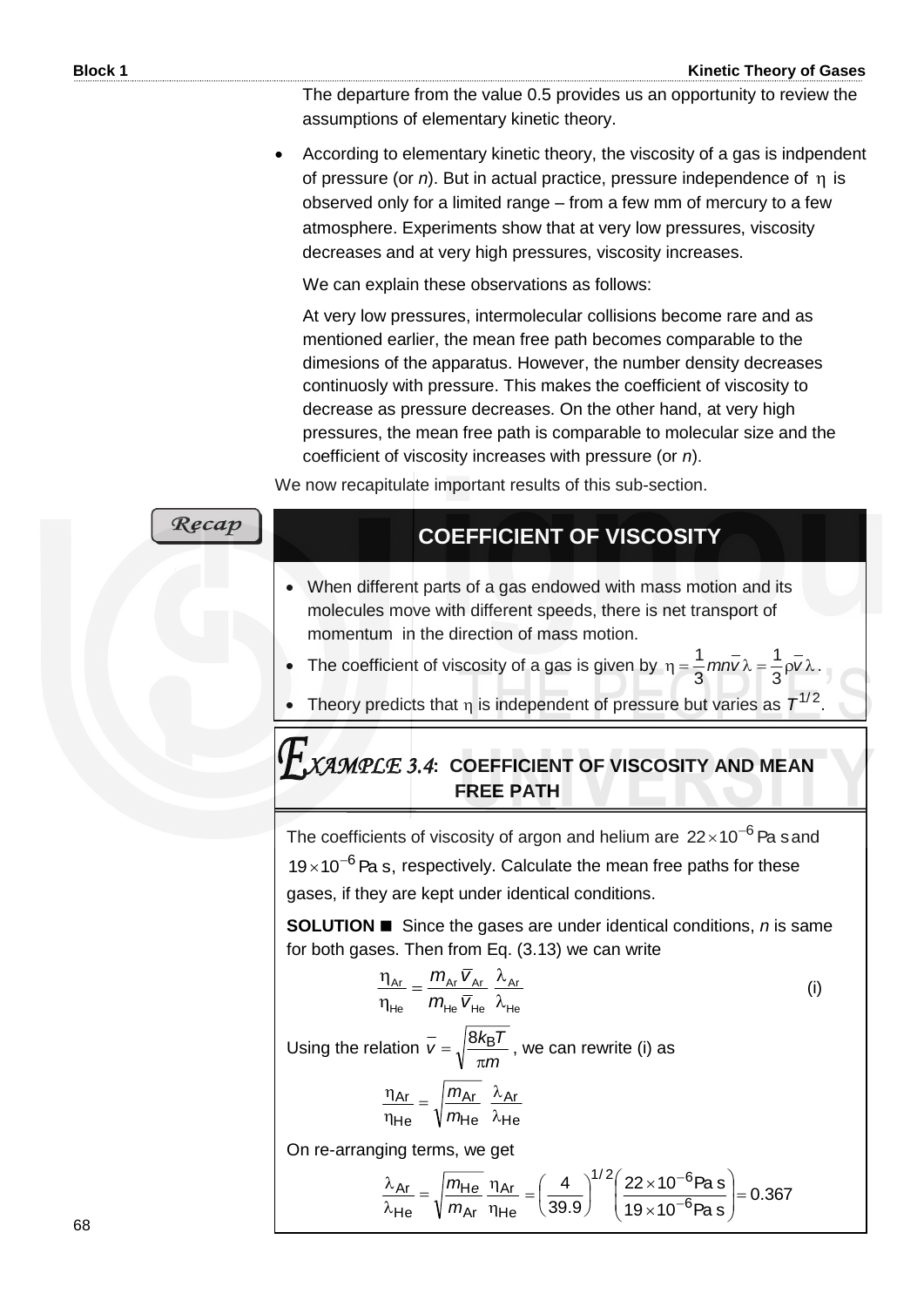# $\boldsymbol{E}_{\textit{XAMPLE 3.5: COEFFICIENT OF VISCOSITY AND MEAN}$ **FREE PATH**

The molecules of helium gas move with an average speed of 1200  $\mathrm{ms}^{-1}$ . If  $\eta$  =19 $\times$ 10 $^{-6}$  Pa  $\,$  s, calculate the mean free path for helium.

**SOLUTION ■** We can rewrite Eq. (3.13) as

$$
\lambda = \frac{3\eta}{\rho \overline{v}} = \frac{3\eta V}{M \overline{v}}
$$

where *M* is molecular weight and *V* is volume occupied by one mole of the gas. On inserting the given numerical values, we get

$$
\lambda = \frac{3 \times (19 \times 10^{-6} \text{ kg m}^{-1} \text{s}^{-1}) \times (22.4 \times 10^{-3} \text{ m}^3)}{(4 \times 10^{-3} \text{ kg}) \times (1200 \text{ ms}^{-1})}
$$

 $= 2.66 \times 10^{-7}$  m

You may now like to solve an SAQ to assess your understanding.

## *SAQ 4* –**Viscosity and molecular dimensions**

Calculate the radius of an oxygen molecule, if coefficient of viscosity of oxygen is 19.6 $\times$ 10<sup>-6</sup> kgm $^{-1}$ s $^{-1}$  at 15°C and  $\bar{v}$  = 436 ms $^{-1}$ . Assume that it obeys Maxwellian law of distribution of speeds.

## **3.3.2 Thermal Conductivity: Transport of Energy**

When a gas is endowed with mass motion and a temperature gradient exists between its different layers, a finite amount of energy is transported by gas molecules due to their random motion from regions of higher temperature to regions of lower temperature. As mentioned earlier, this gives rise to the phenomenon of thermal conduction. The rate at which thermal energy is transported across any surface per unit area is characterised in terms of thermal condctivity, *K* and we can write

$$
Q = -K \frac{dT}{dy}
$$
 (3.16)

where (dT / dy) is temperature gradient and temperature of the gas at an imaginary surface xx' within the gas is T.

The expression for thermal conductivity is given by

$$
K = \frac{f}{6} n \overline{v} \lambda k_{\text{B}}
$$
 (3.17)

From this equation, we note that thermal conductivity is directly proportional to average molecular speed. Therefore, theory predicts that thermal conductivity

You should not confuse the symbol *K*  used for thermal conductivity with the symbol used for kelvin, the unit of temperature.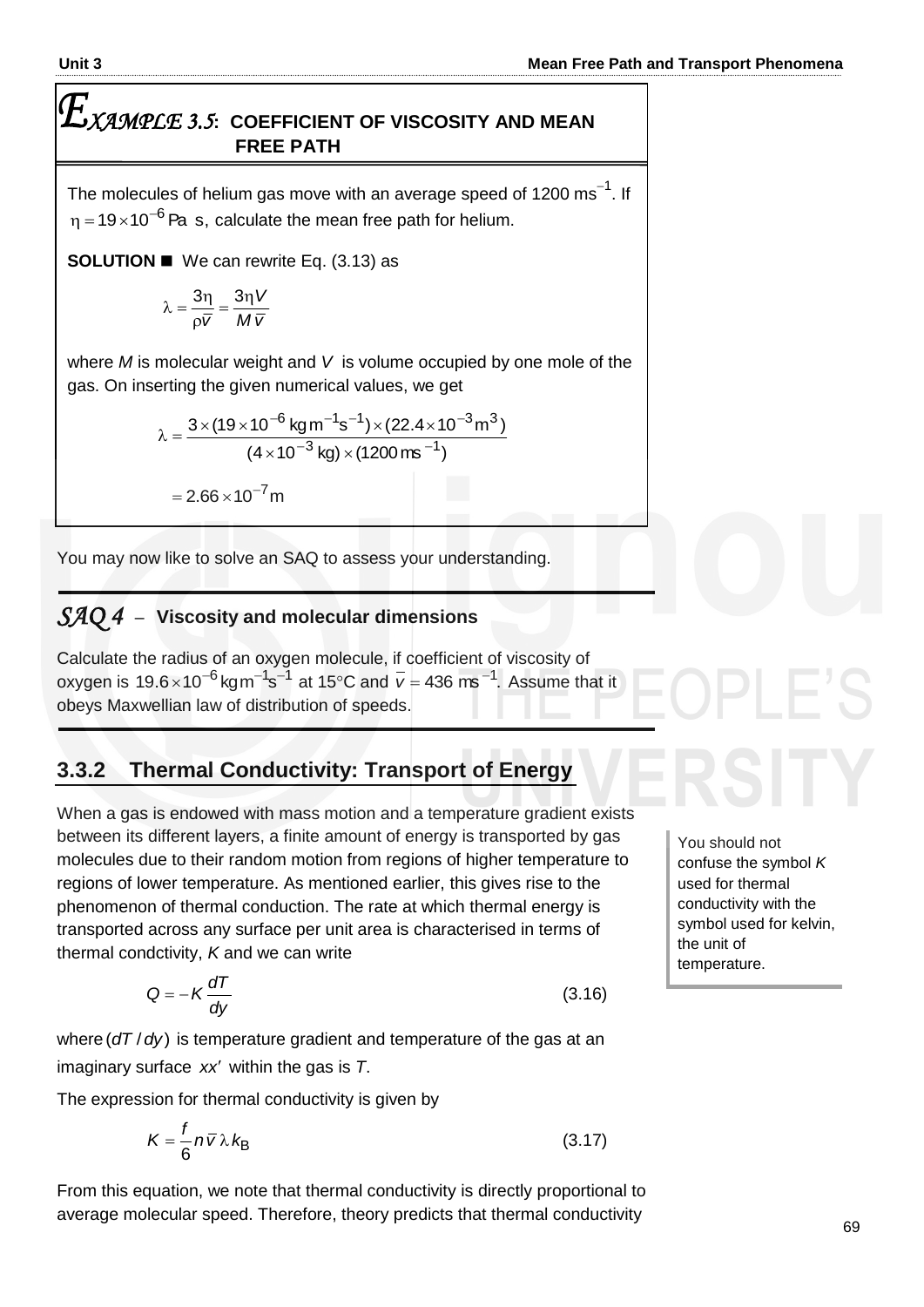(3.19)

is directly proportional to square root of temperature. However, in actual practice, *K* increases somewhat more rapidly suggesting that when intermolecular forces come into play, they begin to influence energy transport.

#### **Relation Between and** *K*

When we closely examine the expressions for  $\eta$  and  $K$ , we expect some connection between them. It is instructive to ascertain it as both these quantities are physically measureable. Therefore, we divide Eq. (3.17) by Eq. (3.13) and obtain

$$
\frac{K}{\eta} = \frac{f}{2} \frac{k_{\text{B}}}{m} = \frac{f}{2} \frac{k_{\text{B}} N_{\text{A}}}{M} = \frac{f}{2} \frac{R}{M}
$$
(3.18)

where *N*<sup>A</sup>  $m = \frac{M}{M}$  and *M* is molecular weight of the substance.

From Unit 2 you will recall that molar heat capacity at constant volume is given by

$$
c_V = \frac{f}{2}R
$$

*M*  $\frac{K}{I} = \frac{c_V}{I}$ η

 $n$ *c*<sub>*V*</sub> *KM*

Using this result, we can rewrite Eq. (3.18) as

or  $\frac{1}{100}$  = 1

Atomicity of a gas defines the number of atoms in its molecule.

From this result we note that the ratio ( $KM/\eta c_V$ ) is constant, same for all gases. But experiments show that this ratio is greater than one. A more rigourous calculation shows that this ratio varies between 1.5 and 2.5 and is different for different gases; decreasing with atomicity. There can be several reasons for this difference.

You should now go through the following example carefully.

# *XAMPLE 3.6***: THERMAL CONDUCTIVITY AND VISCOSITY**

The coefficient of viscosity of helium is 18.6 $\times$ 10<sup>–6</sup> Nsm<sup>–2</sup>, M = 4kg kmol <sup>–1</sup> and  $c_V = 12.5 \times 10^3$  Jkmol  $^{-1}$ K<sup>-1</sup>. Calculate the thermal conductivity of helium.

**SOLUTION** ■ From Eq. (3.19) we can write *M*  $K = \frac{\eta c_V}{\eta c}$ . On putting the

given values, we get

$$
K = \frac{(18.6 \times 10^{-6} \text{ Nsm}^{-2}) \times (12.5 \times 10^{3} \text{ Jkmol}^{-1} \text{K}^{-1})}{4 \text{ kgkmol}^{-1}}
$$

$$
= 5.8 \times 10^{-2} \text{ Jm}^{-1} \text{s}^{-1} \text{K}^{-1}.
$$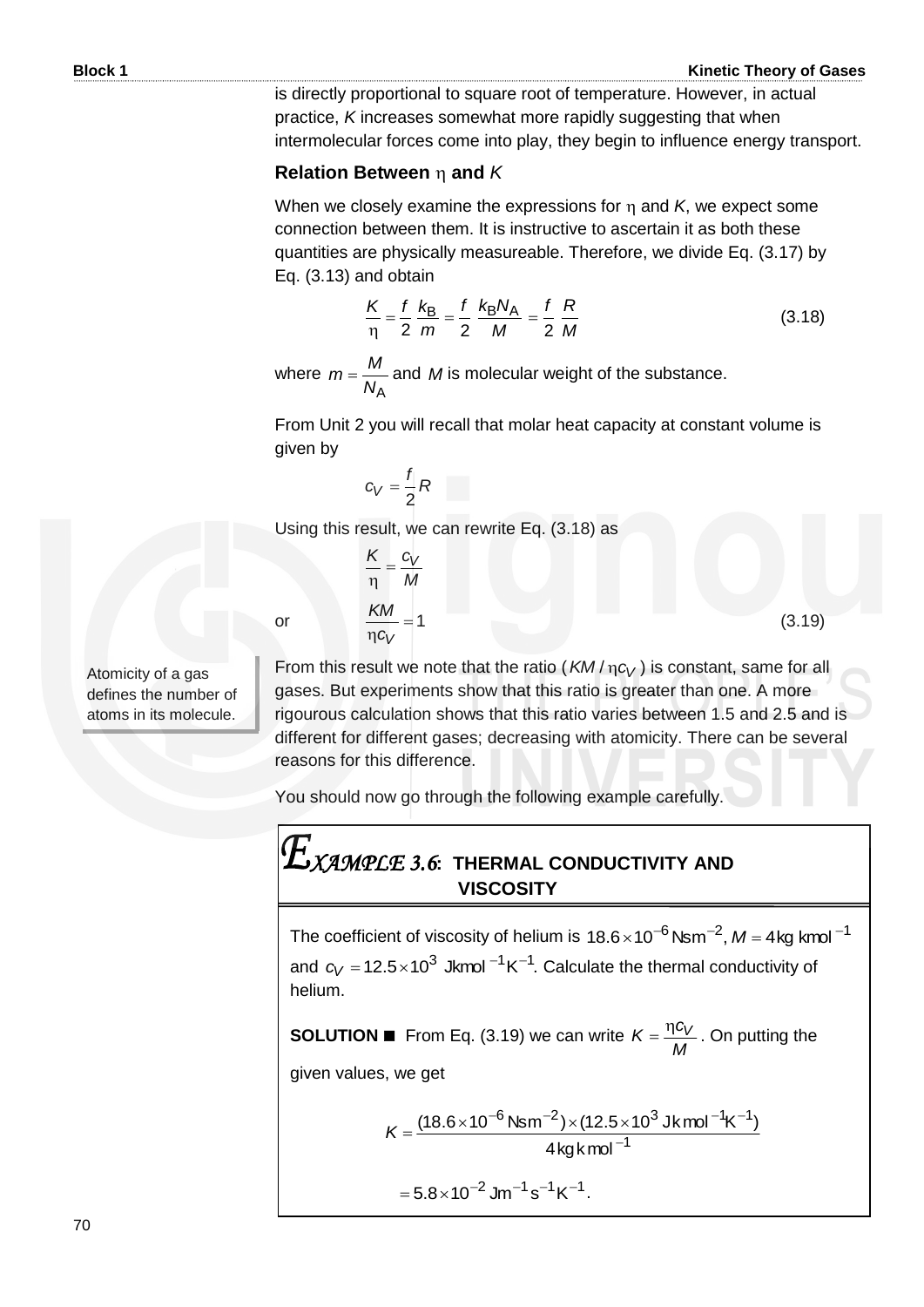Before proceeding further, we recapitulate important result in this sub-section.

## **THERMAL CONDUCTIVITY**

- When a temperature gradient exists between different layers of a gas endowed with mass motion, there is net transport of energy from regions of higher temperature to regions of lower temperature. This gives rise to phenomenon of thermal conduction.
- The thermal conductivity of a gas is given by

$$
K=\frac{fn\bar{v}}{6}\lambda k_B
$$

In terms of the coefficient of viscosity, we can write  $\frac{100}{100}$  = 1  $n$ *C*<sub>*V*</sub>  $\frac{KM}{\sim}$  = 1.

## **3.3.3 Diffusion: Transport of Matter**

Inter-mixing of gases is known as *diffusion.* This phenomenon is responsible for the smell of flowers/scent reaching us. This is also why while sitting in your study room, you can know what is being cooked in the kitchen. It is a direct consequence of random molecular motion when there are inequalities in concentration. Molecules diffuse from regions of higher concentration towards regions of lower concentration. Fig. 3.6a schematically depicts self-diffusion (diffusion of like molecules). Diffusion of unlike molecules is shown in Fig. 3.6b.





We describe intermixing of gases in terms of diffusion coefficient, *D*. If the molecular concentration along a horizontal plane xx' is n and there is positive concentration gradient *dn*/*dy* in the vertical plane, the number of particles

crossing the given surface per unit area per unit time is given by

$$
\Gamma = -D \frac{dn}{dy} \tag{3.20}
$$

Recap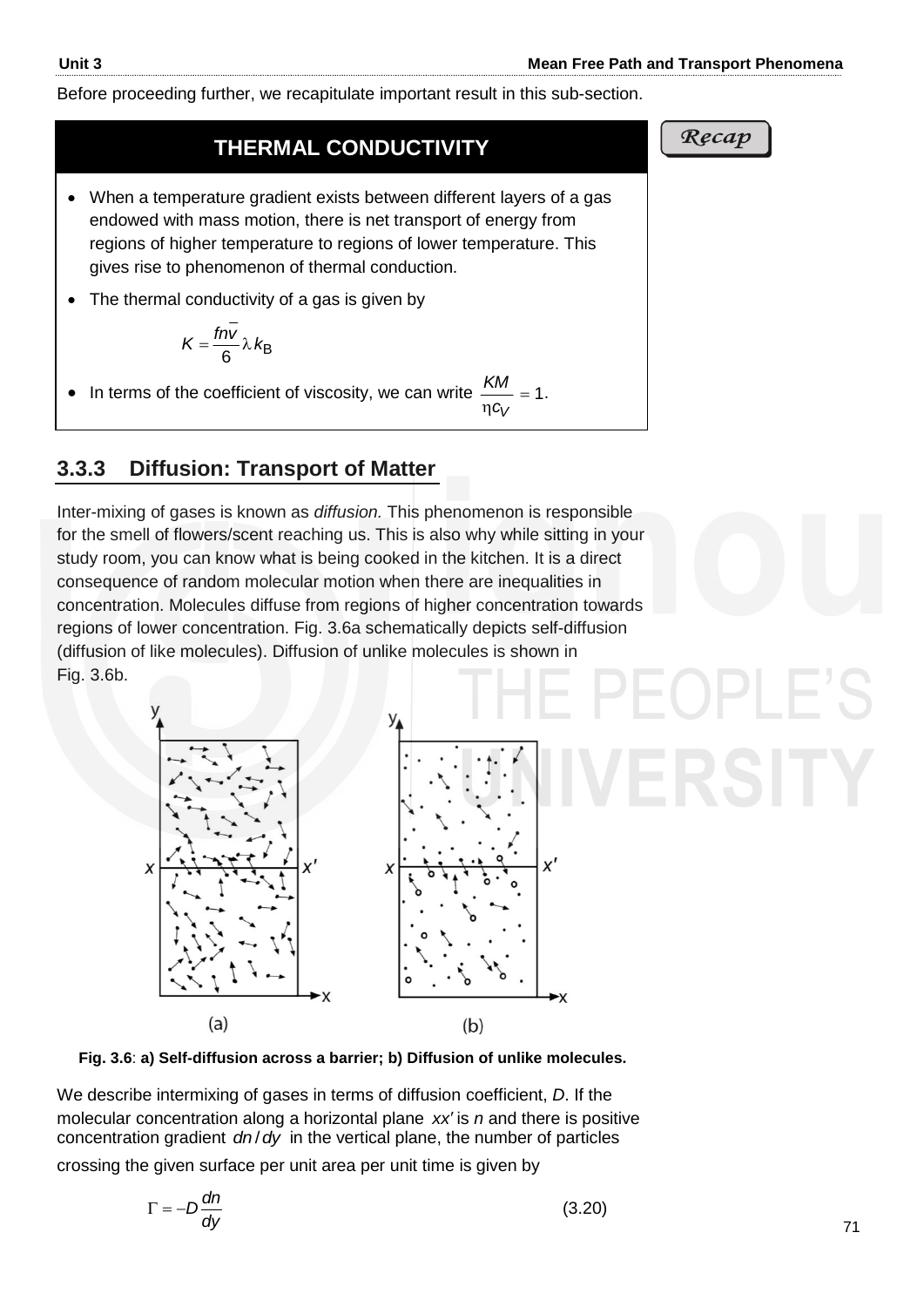#### **Block 1 Kinetic Theory of Gases**

The concentration of <sup>235</sup>U isotope in natural uranium is 0.71%. For power generation in a nuclear power plant, it is desirable to increase its concentration to 2-3%, i.e., above its natural value. Then we say that uranium has been enriched.

The calculation of diffusion coefficient is complicated due to the fact that the rates of diffusion of two gases may not be the same. However, we can understand the essential ideas by considering the diffusion of like molecules, i.e., **self-diffusion**. The diffusion of the isotopes of the same element (say  $^{235}$ U and  $^{238}$ U) is an excellent example of self-diffusion. For self-diffusion, the expression for diffusion coefficients is

$$
D = \frac{1}{3}\overline{v}\lambda\tag{3.21}
$$

If we now substitute the values of  $v$  and  $\lambda$  for a Maxwellian gas, we get

$$
D = \frac{0.376}{\sigma} \frac{(k_{\rm B} T)^{3/2}}{p\sqrt{m}}
$$
 (3.22)

For air at STP,  $\lambda = 100$  nm, and  $\bar{v} = 450$  ms<sup>-1</sup>. It means that the diffusion coefficient for air is of the order of  $10^{-5}$  m<sup>2</sup> s<sup>-1</sup>. Moreover, Eq. (3.22) implies that diffusion coefficient will vary inversely with pressure and directly with temperature as  $T_1^{3/2}$ . The predicted variation with pressure is in agreement with the observed results but the power of *T* lies between 1.75 and 2. The reason for the more rapid increase with temperature is attributed to the presence of intermolecular forces in real gases. To be precise, it is due to the attractive part of the intermolecular potential.

#### **Relation between** *D* **and**

If we combine Eqs. (3.13) and (3.21), we can write

$$
\frac{Dp}{\eta} = \xi = 1
$$
 (3.23)

Though simple kinetic theory predicts that  $\xi$  is constant, equal to one for all gases, its observed value lies between 1.3 and 1.5. It means that simple calculations given here help us to know qualitative behaviour.

We now sum up what you have learnt in this unit.

## **3.4 SUMMARY**

#### **Concept Description**

*Mean free path*

■ The **mean free path** is the average distance travelled by a molecule between two successive collisions. If we assume that all but one molecule moves with average speed  $\bar{v}$ , the expressions for  $\lambda$  is given by

$$
\lambda = \frac{1}{\pi n d^2} = \frac{1}{n \sigma}
$$

where  $n$  is the molecular number density and  $\sigma$  is the collision crosssection. For a sphere of diameter  $d$ ,  $\sigma$  =  $\pi d^2$ .

$$
dN_V = N A^3 e^{-Bv^2} d^3 v
$$

72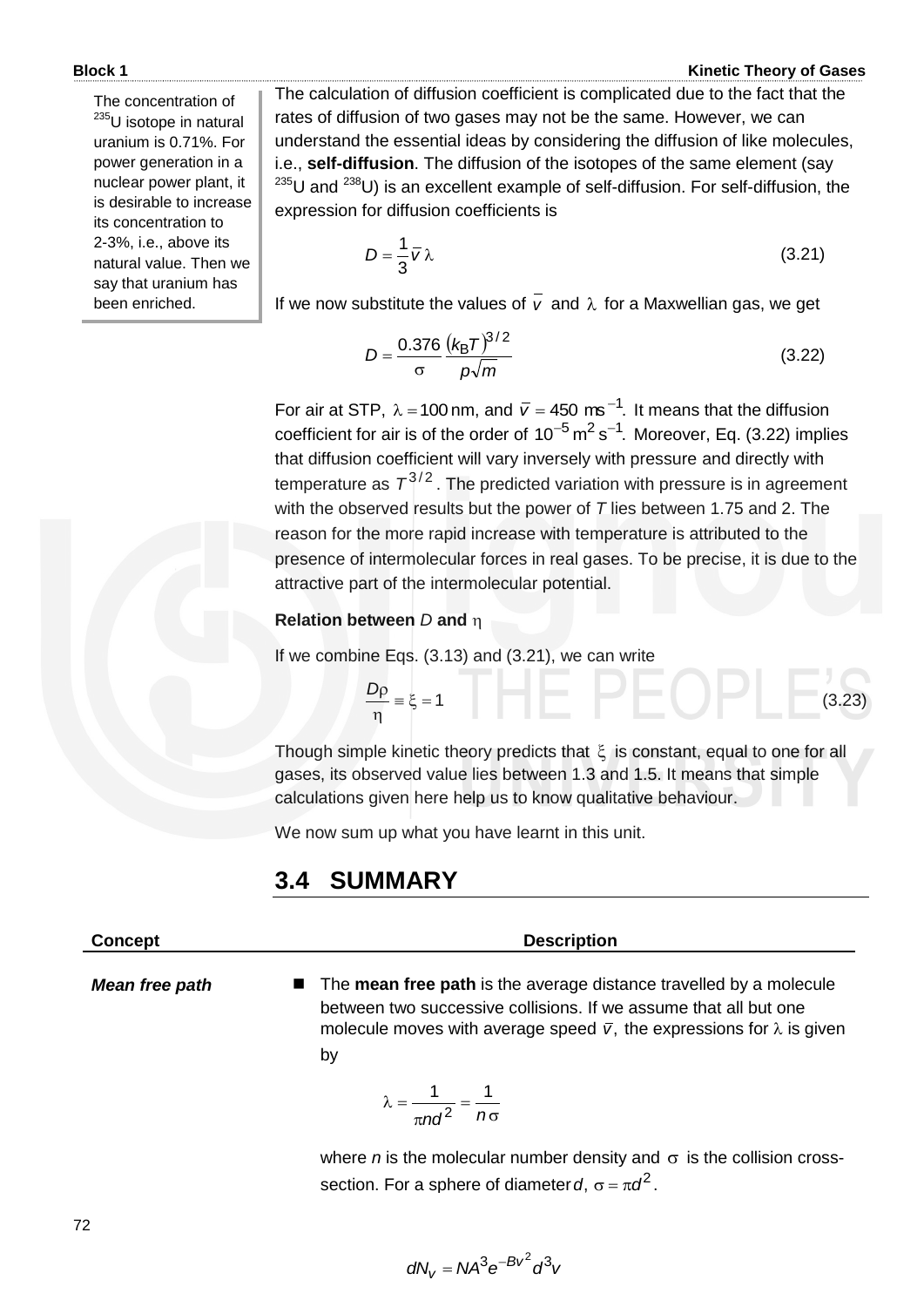| Unit 3                             | <b>Mean Free Path and Transport Phenomena</b>                                                                                                                                                                                                                                                                              |
|------------------------------------|----------------------------------------------------------------------------------------------------------------------------------------------------------------------------------------------------------------------------------------------------------------------------------------------------------------------------|
| <b>Survival equation</b>           | For a sample of $N_0$ molecules, the number of molecules which travel<br>a distance x without making any collision is given by survival<br>equation:                                                                                                                                                                       |
|                                    | $N = N_0 \exp(-x/\lambda)$                                                                                                                                                                                                                                                                                                 |
| <b>Transport phenomena</b>         | When a gas is endowed with mass motion, random molecular motion<br>can lead to transport of energy, momentum and mass, depending<br>on the physical conditions, which lead to the phenomena of thermal<br>conduction, viscosity and diffusion, respectively. These are<br>collectively referred to as transport phenomena. |
| <b>Coefficient of</b><br>viscosity | The coefficient of viscosity for a gas having velocity gradient is<br>given by<br>$\eta = \frac{1}{3} m n \overline{v} \lambda = \frac{1}{3} \rho \overline{v} \lambda$                                                                                                                                                    |
|                                    | where m is molecular mass and $\overline{v}$ is average speed of a molecule.                                                                                                                                                                                                                                               |
| <b>Thermal conductivity</b>        | The thermal conductivity $K$ is given by<br>$K=\frac{1}{6}n\bar{v}\lambda k_B$                                                                                                                                                                                                                                             |
|                                    | where f denotes the number of degrees of freedom.                                                                                                                                                                                                                                                                          |
|                                    | $K$ and $\eta$ are connected by the relation                                                                                                                                                                                                                                                                               |
|                                    | KM<br>$\eta c_V$                                                                                                                                                                                                                                                                                                           |
| <b>Coefficient of</b><br>diffusion | The coefficient of diffusion D is given by<br>$D=\frac{\overline{V}}{3}\lambda$                                                                                                                                                                                                                                            |
|                                    |                                                                                                                                                                                                                                                                                                                            |

# **3.5 TERMINAL QUESTIONS**

1. Calculate the diffusion coefficient of hydrogen molecules at  $27^{\circ}$ C when pressure is 2 atm. Assume that it behaves as a Maxwellian gas. Take

$$
r_{\text{H}_2} = 1.37 \times 10^{-10} \,\text{m} \text{ and } k_{\text{B}} = 1.38 \times 10^{-23} \,\text{J} \text{K}^{-1}
$$

2. Calculate the radius of the nitrogen molecule using the following data:

$$
K = 23.7 \times 10^{-3} \text{Js}^{-1} \text{m}^{-1} \text{K}^{-1}, \ c_V = 29.1 \times 10^3 \text{ Jk} \text{mol}^{-1} \text{K}^{-1} \text{ at } 273 \text{ K}
$$

$$
M = 28.02 \text{ kg}, \ N_A = 6.023 \times 10^{26} \text{ and } k_B = 1.38 \times 10^{-23} \text{ J} \text{K}^{-1}
$$

3. Calculate the mean free path for hydrogen molecules at STP. The diameter of a hydrogen molecule is 2.9 A. Take  $n = 3 \times 10^{25}$  molecules m<sup>-3</sup>.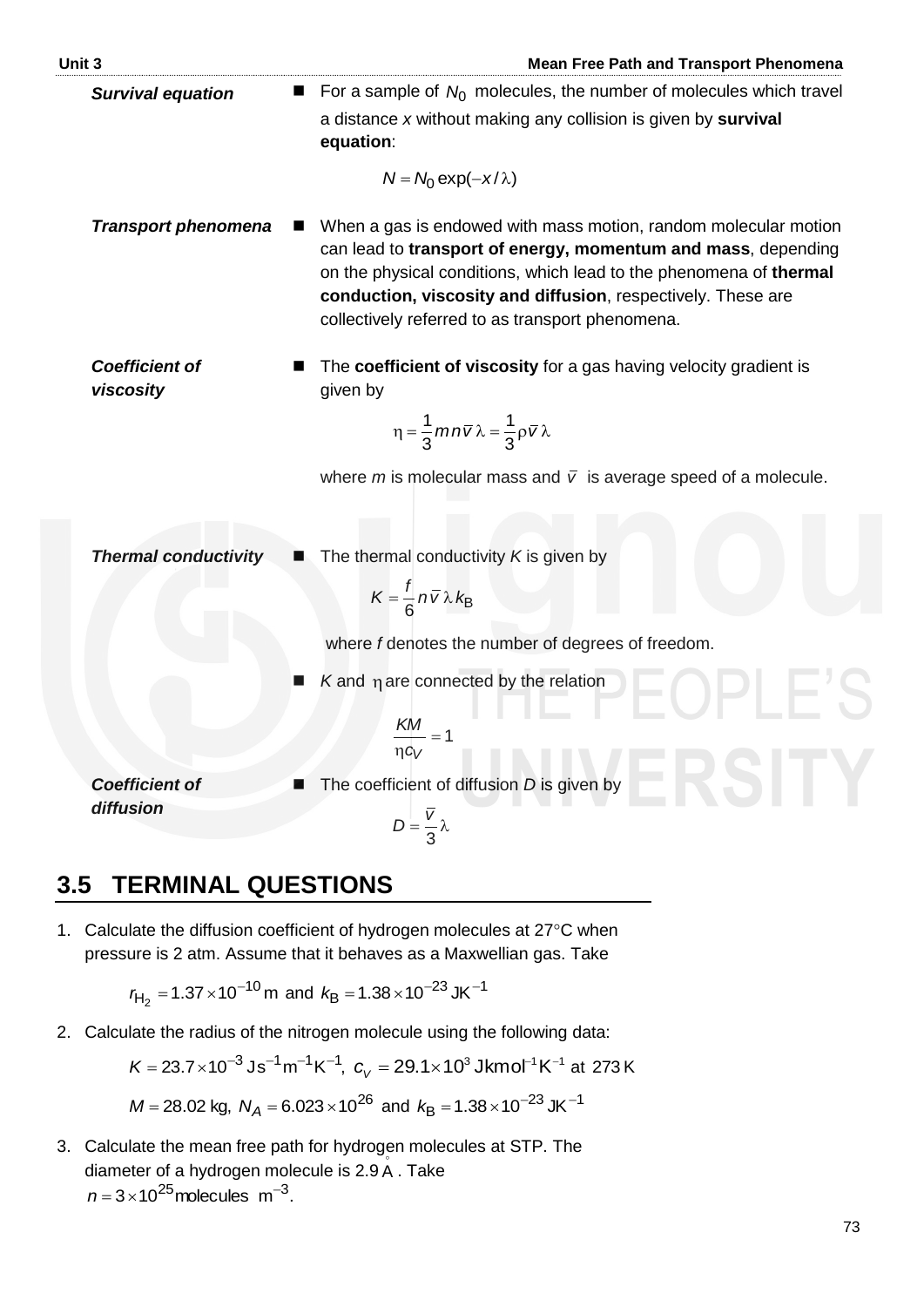- 4. The coefficient of viscosity of a gas is  $16.6 \times 10^{-6}$  Nsm<sup>-2</sup>. Calculate the diameter of the gas molecule at STP, when average molecular velocity  $\bar{v}$ =4.5×10<sup>2</sup> ms<sup>-1</sup>; number density = 2.7×10<sup>25</sup> molecules m<sup>-3</sup>, and molecular weight of nitrogen 28. Take Avogadro's number  $= 6.023 \times 10^{23}$  mol<sup>-1</sup>.
- 5. Calculate the thermal conductivity of air using the following data:

 $\bar{v}$  = 470 ms <sup>-1</sup>, p=1.29kg m<sup>-3</sup>,  $\lambda$  = 5.6×10<sup>-8</sup> m, M = 29,  $\gamma$  = 1.4, and  $R = 8.31$  kJ mol<sup>-1</sup> K<sup>-1</sup>.

# **3.6 SOLUTIONS AND ANSWERS**

### **Self-Assessment Questions**

1. We have

$$
\sigma = 4\pi r^2 = 4\pi (1.8 \times 10^{-10} \text{ m})^2 = 40.7 \times 10^{-20} \text{ m}^2
$$
  
\n
$$
P_c = n\sigma \bar{V} = (3 \times 10^{25} \text{ m}^{-3}) \times (40.7 \times 10^{-20} \text{ m}^2) \times (450 \text{ m}^{-1})
$$
  
\n= 5.49 \times 10<sup>9</sup> s<sup>-1</sup>  
\n
$$
\tau = P_c^{-1} = 1.8 \times 10^{-10} \text{ s}
$$

and

$$
\lambda = \frac{1}{(3 \times 10^{25} \,\mathrm{m}^{-3}) \times (40.7 \times 10^{-20} \,\mathrm{m}^2)} = 82 \,\mathrm{nm}
$$

2. From Eq.  $(3.7)$ , we recall that

$$
\lambda = \frac{k_{\rm B}T}{\rho \sigma}
$$

Here  $\sigma = 4\pi r^2 = 4 \times 3.14 \times (1.88 \times 10^{-10} \text{m})^2 = 44.42 \times 10^{-20} \text{m}^2$ 

 On substituting the given values of Boltzmann constant and temperature (in kelvin), we get

$$
p = \frac{k_{\rm B}T}{\lambda_{\rm M}\,\sigma} = \frac{(1.38 \times 10^{-23} \text{ JK}^{-1}) \times (288 \text{ K})}{(6.28 \times 10^{-8} \text{ m}) \times (44.4 \times 10^{-20} \text{ m}^2)}
$$

$$
= 1.43 \times 10^5 \text{ Nm}^{-2}
$$

For a Maxwellian gas, the value for p will be lower by a factor of  $\frac{1}{\sqrt{m}}$ . 2 1 Hence, its magnitude will be

$$
p = 1.01 \times 10^5
$$
 Nm<sup>-2</sup>.

The number of collisions suffered by a molecule per metre of the path

$$
N_s = \frac{1}{6.28 \times 10^{-8} \text{m}} = 16 \times 10^6 \text{m}^{-1}.
$$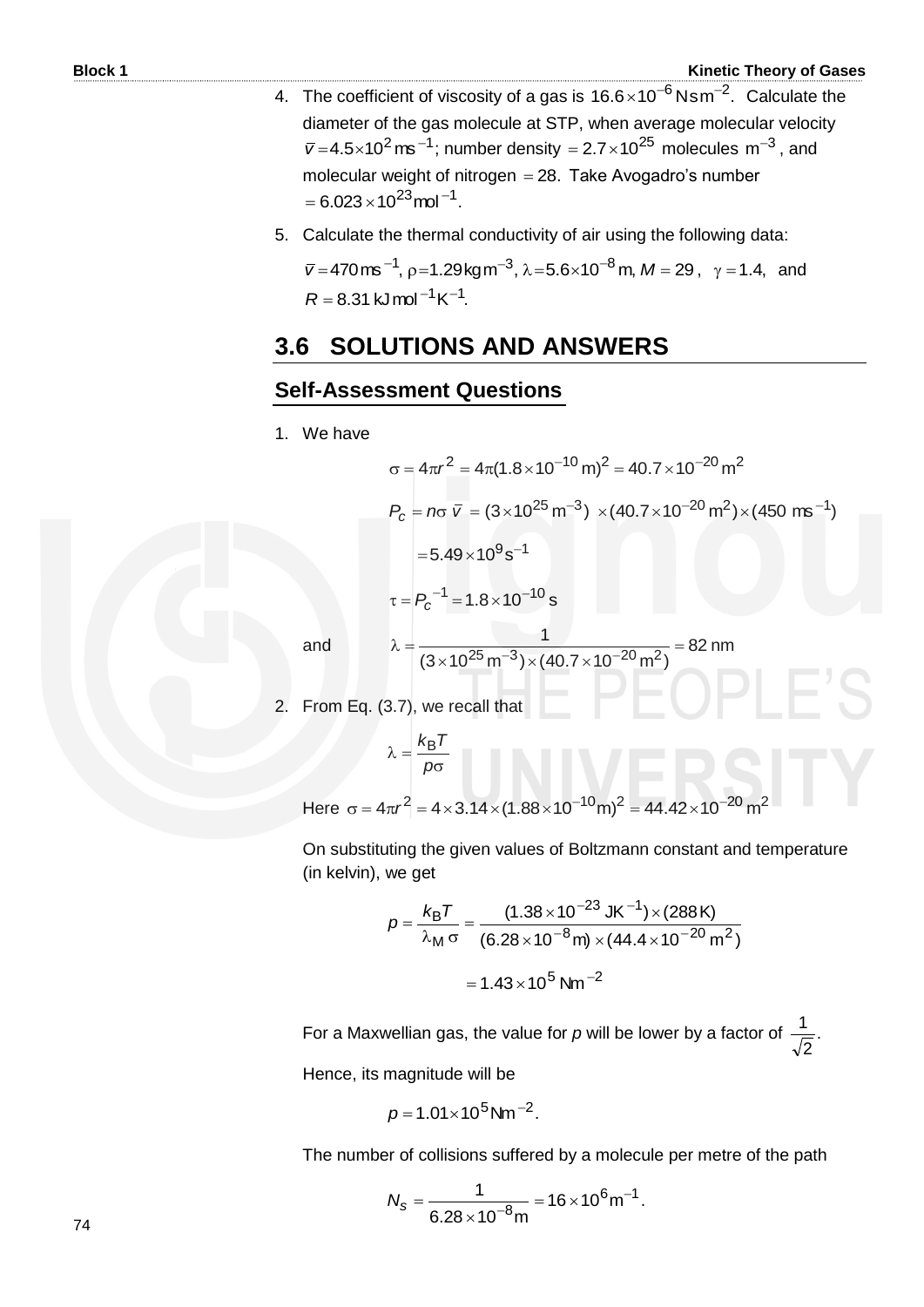PFOPLF

3. From Eq. (3.10) we recall that the probability of a molecule travelling a

distance x without making a collision is given by  $f(x) = \exp\left(-\frac{x}{a}\right)$ ,  $\bigg)$  $\left(-\frac{x}{a}\right)$  $\setminus$  $=\exp\left(-\frac{x}{\lambda}\right)$  $f(x) = \exp\left(-\frac{x}{a}\right)$ , where  $\lambda$  is

a function of  $p$  and  $\mathcal{T}$ . Here  $\vert x\vert =$  10.4 $\times$ 10 $^{-8}$ m and

 $\lambda(p,T) = 5.2 \times 10^{-8}$  m

- i) Using Eq. (3.7) we can write  $\lambda(p,2T) = 2 \times \lambda(p,T) = 10.4 \times 10^{-8}$  m.
- $\therefore$  Required probability =  $e^{-1}$  = 0.37

ii) 
$$
\lambda (2p, 2T) = \lambda (p, T) = 5.2 \times 10^{-8} \text{ m}
$$

 $\therefore$  Required probability  $e^{-2} = 0.14$ 

iii) 
$$
\lambda (3p, 7) = \frac{1}{3} \lambda (p, 7) = \frac{5.2}{3} \times 10^{-8} \text{ m} = 1.73 \times 10^{-8} \text{ m}
$$

 $\therefore$  Required probability  $e^{-6} = 2.48 \times 10^{-3}$ 

4. 
$$
m = \frac{32}{6 \times 10^{26}} = 5.33 \times 10^{-26} \text{ kg}
$$

From Eq. (3.13) we recall that

$$
\eta = \frac{1}{3} \frac{m\overline{v}}{\pi d^2}
$$

On re-arrangement, we can write

$$
d^2 = \frac{m\overline{v}}{3\pi\eta}
$$

On substituting the values of various physical quantities, we get

$$
d^{2} = \frac{(5.33 \times 10^{-26} \text{ kg}) \times (436 \text{ ms}^{-1})}{3\pi \times (19.6 \times 10^{-6} \text{ kg m}^{-1} \text{ s}^{-1})}
$$

Hence,

$$
d = \left(\frac{5.33 \times 436}{3\pi \times 19.6}\right)^{1/2} \times 10^{-10} \text{ m}
$$

$$
= 3.55 \times 10^{-10} \text{ m}
$$

and  $r = 1.77 \times 10^{-10}$  m

## **Terminal Questions**

1. From Eq. (3.22), we recall that

$$
D = \frac{0.376}{\sigma} \frac{(k_B T)^{3/2}}{p\sqrt{m}}
$$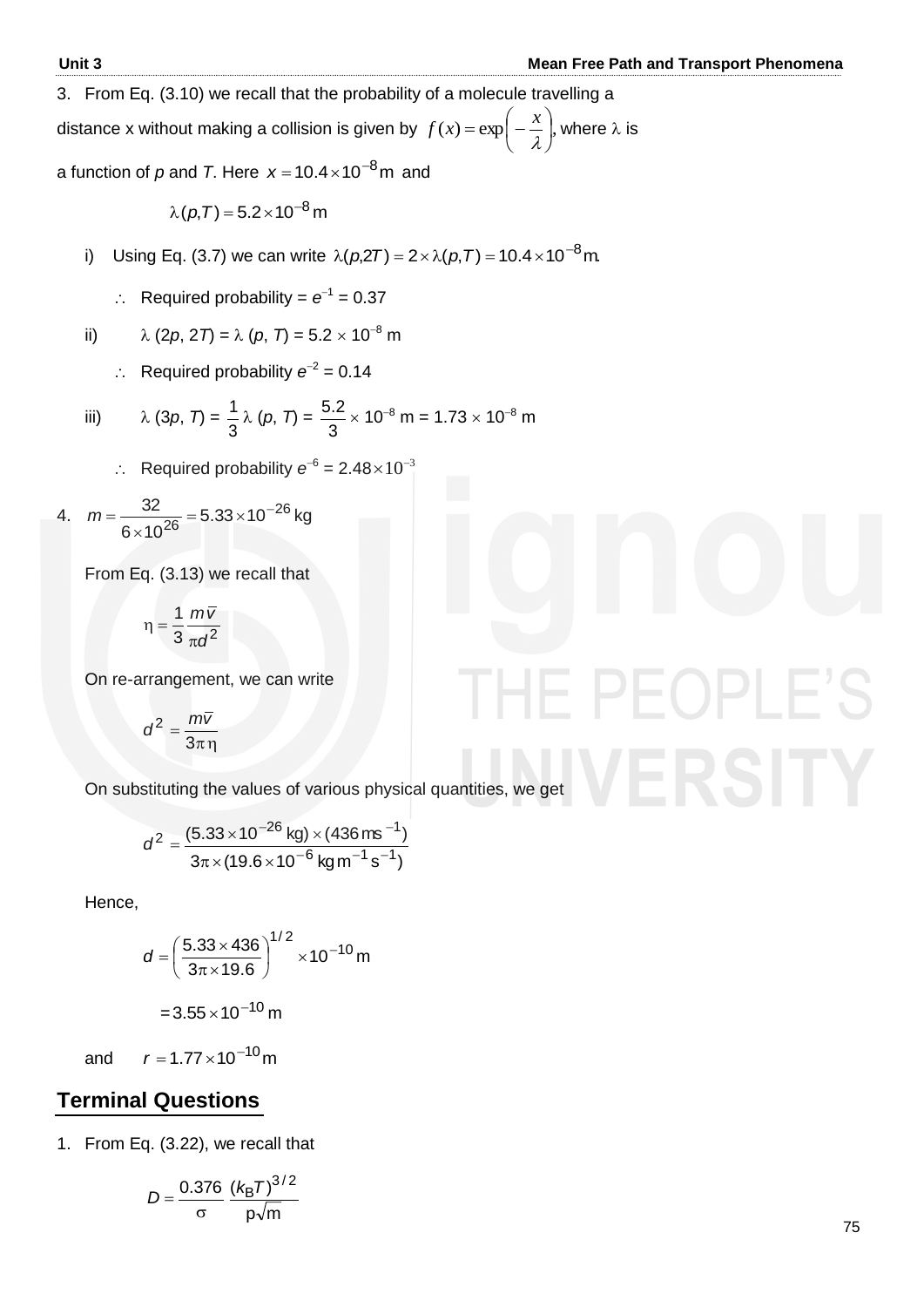On substituting the given values, we get

$$
D = \frac{0.376}{(3.1417 \times 4) (1.37 \times 10^{-10} \text{m})^2} \frac{[(1.38 \times 10^{-23} \text{J K}^{-1}) \times (300 \text{K})]^{3/2}}{(2.026 \times 10^5 \text{N m}^{-2}) (3.3 \times 10^{-27} \text{kg})^{1/2}}
$$
  
= 
$$
\frac{0.376}{(23.59 \times 10^{-20} \text{m}^2)} \frac{266.4 \times 10^{-33} \text{J}^{3/2}}{(2.026 \times 10^5 \text{N m}^{-2}) (5.74 \times 10^{-14} \text{kg}^{1/2})}
$$
  
= 3.56 × 10<sup>-5</sup> m<sup>2</sup> s<sup>-1</sup>

2. We have from Eq. (3.19)

$$
K = \frac{\eta c_V}{M} = 0.376 \frac{\sqrt{m}}{\sigma} (k_B T)^{1/2} \frac{c_V}{M} = \frac{0.376}{\sigma} (k_B T)^{1/2} \frac{c_V}{\sqrt{MN_A}}
$$

where we have used Eq. (3.15) for  $\eta$  and  $m = M/N_A$ .

Hence,

$$
\sigma = 4\pi r^2 = \frac{(0.376)(k_{\text{B}}T)^{1/2} c_V}{K\sqrt{NM}}
$$
  
or 
$$
r^2 = \frac{(0.376)(k_{\text{B}}T)^{1/2} c_V}{4\pi K\sqrt{NM}}
$$

On substituting the given values, we get

$$
r^{2} = \frac{(0.376)(1.38 \times 10^{-23} \text{ J K}^{-1})^{1/2} \times (273 \text{ K})^{1/2} \times (29.1 \times 10^{3} \text{ J K} \text{ mol}^{-1} \text{ K}^{-1})}{4\pi \times (23.7 \times 10^{-3} \text{ J m}^{-1} \text{s}^{-1} \text{ K}^{-1}) \times [(6.02 \times 10^{26} \text{ K} \text{ mol}^{-1}) \times (28.02 \text{ kg})]^{1/2}}
$$

$$
= \frac{671.5 \times 10^{-9}}{3869.0 \times 10^{10}} = 1.74 \times 10^{-20} \text{ m}^{2}
$$

Hence  $r = 1.32 \times 10^{-10}$ m

3. From Eq. (3.7) we recall that  $\overline{\sigma}$  $\lambda =$ *n* 1

Here  $σ = πd^2 = π (2.9 × 10^{-10})^2 m^2 = 26.42 × 10^{-20} m^2$ and  $n = 3 \times 10^{25} \text{ m}^{-3}$ 

Hence,

4.

$$
\lambda = \frac{1}{(3 \times 10^{25} \text{ m}^{-3}) \times (26.42 \times 10^{-20} \text{ m}^2)}
$$

$$
= 1.26 \times 10^{-7} \text{ m}
$$
4. 
$$
m = \frac{28 \text{ kg kmol}^{-1}}{6.023 \times 10^{26} \text{ kmol}^{-1}}
$$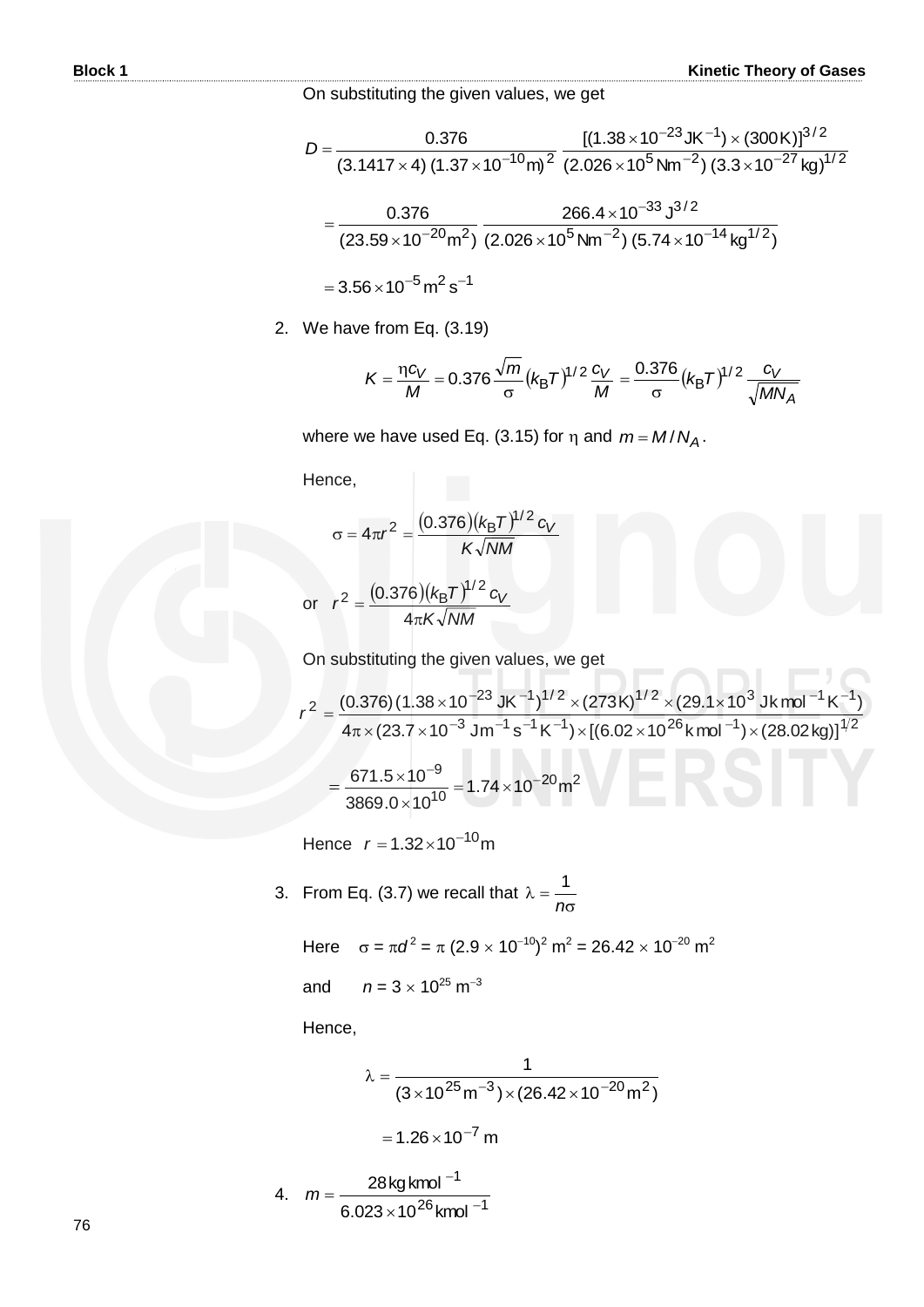$$
=4.649\times10^{-26}\,\text{kg}
$$

 $\eta$  = 16.6 $\times$ 10 $^{-6}$  Ns m $^{-2}$  $\bar{v} = 4.5 \times 10^2$  ms<sup>-1</sup>

From Eq. (3.13), we can write

$$
\lambda=\frac{3\eta}{mn\overline{v}}
$$

On inserting the values of various physical quantities, we get

$$
\lambda = \frac{3 \times (16.6 \times 10^{-6} \text{ Ns m}^{-2})}{(4.65 \times 10^{26} \text{ kg}) \times (2.7 \times 10^{25} \text{ m}^{-3}) \times (4.5 \times 10^{2} \text{ m s}^{-1})} = 8.85 \times 10^{-8} \text{ m}
$$

Now, the diameter of a gas molecule can be determined by using the

relation 
$$
\lambda = \frac{1}{\sqrt{2} \pi d^2 n}
$$

and rewriting it as

$$
d = \left[\frac{1}{\sqrt{2} \pi n\lambda}\right]^{1/2}
$$

On substituting the values of  $n$  and  $\lambda$ , we get

$$
d = \left(\frac{1}{1.414 \times 3.14 \times (2.7 \times 10^{25} \text{ m}^{-3}) \times (8.85 \times 10^{-8} \text{ m})}\right)^{1/2}
$$
  
= 3.07 × 10<sup>-10</sup>m

and  $r = 1.53 \times 10^{-10}$ m

 Note that the values of radius calculated in TQ 2 and TQ 4 are slightly different. These deviations point to limitations of theory, or values of physical quantities used in two calculations. .

5. Using Eq. (3.17), we can write

$$
K=\frac{f}{6}\,n\,\overline{v}\,\lambda\,k_{\rm B}
$$

 But we know that  $B = \frac{1}{N_A}$  $k_{\rm B} = \frac{R}{\sqrt{R}}$ , therefore we can rewrite the above

expression as

$$
K = \frac{f}{6} n \overline{v} \lambda \frac{R}{N_A} \tag{i}
$$

PF